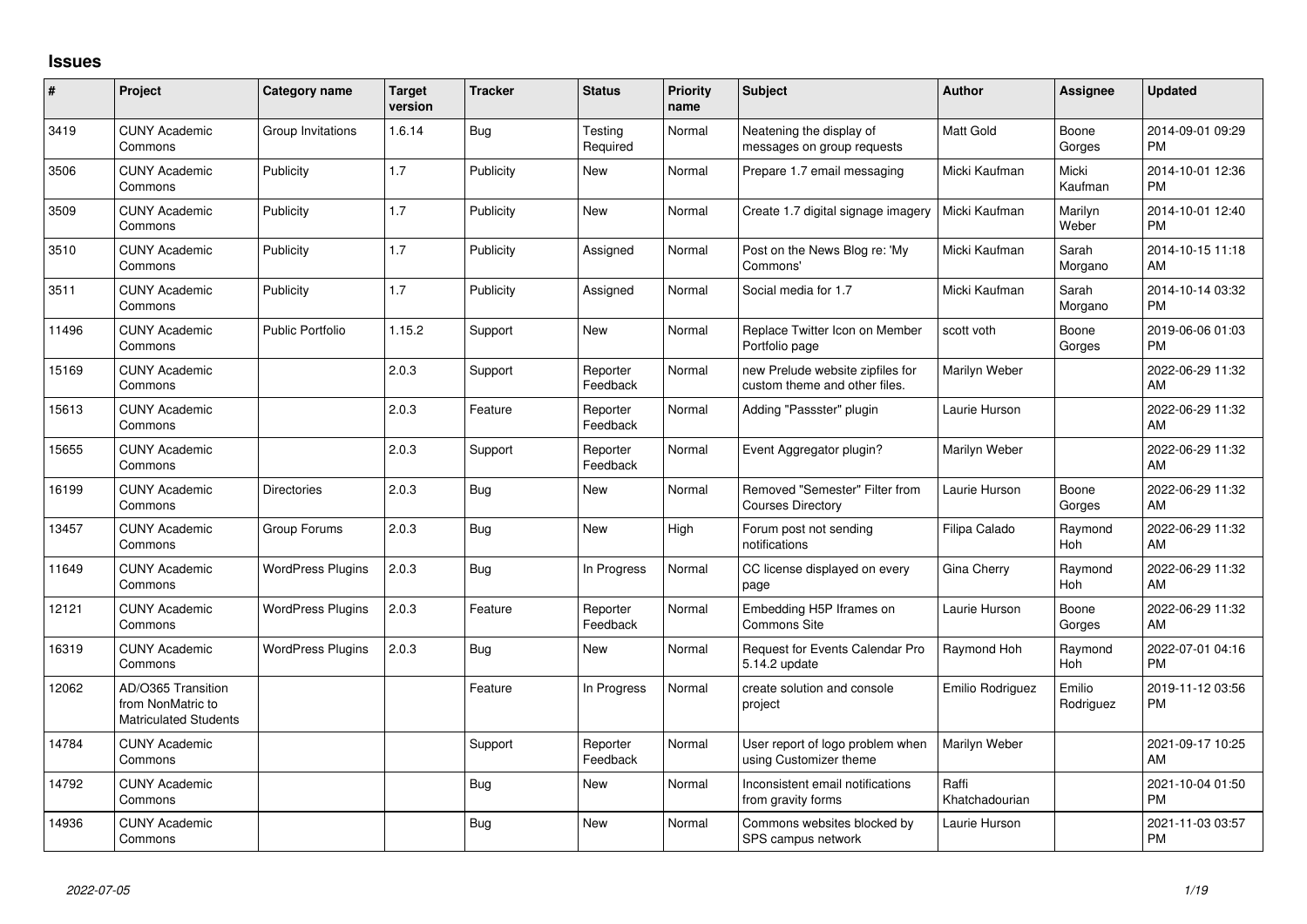| #     | Project                         | Category name | <b>Target</b><br>version | <b>Tracker</b> | <b>Status</b>        | <b>Priority</b><br>name | <b>Subject</b>                                                                             | <b>Author</b>           | Assignee          | <b>Updated</b>                |
|-------|---------------------------------|---------------|--------------------------|----------------|----------------------|-------------------------|--------------------------------------------------------------------------------------------|-------------------------|-------------------|-------------------------------|
| 14940 | <b>CUNY Academic</b><br>Commons |               |                          | <b>Bug</b>     | <b>New</b>           | Normal                  | Discrepancy between Commons<br>profile "sites" and actual # of sites                       | Laurie Hurson           |                   | 2021-11-08 11:09<br>AM        |
| 15045 | <b>CUNY Academic</b><br>Commons |               |                          | Support        | New                  | Normal                  | no result for KCeL in the search<br>box on the commons                                     | Marilyn Weber           |                   | 2021-12-10 11:29<br>AM        |
| 15260 | <b>CUNY Academic</b><br>Commons |               |                          | Support        | Reporter<br>Feedback | Normal                  | Diacritical markings   European<br><b>Stages</b>                                           | Marilyn Weber           |                   | 2022-02-04 08:16<br>AM        |
| 15370 | <b>CUNY Academic</b><br>Commons |               |                          | Support        | Reporter<br>Feedback | Normal                  | All-in-One Event Calendar?                                                                 | Marilyn Weber           |                   | 2022-02-17 11:03<br>AM        |
| 15565 | <b>CUNY Academic</b><br>Commons |               |                          | Support        | New                  | Normal                  | Events - send updates to an email<br>listserv                                              | Marilyn Weber           |                   | 2022-03-10 01:06<br><b>PM</b> |
| 15685 | <b>CUNY Academic</b><br>Commons |               |                          | Support        | <b>New</b>           | High                    | problem with chrome?                                                                       | Marilyn Weber           |                   | 2022-04-25 03:40<br><b>PM</b> |
| 15757 | <b>CUNY Academic</b><br>Commons |               |                          | <b>Bug</b>     | <b>New</b>           | Normal                  | Members # do not match                                                                     | Laurie Hurson           |                   | 2022-03-30 04:52<br><b>PM</b> |
| 16099 | <b>CUNY Academic</b><br>Commons |               |                          | Support        | Reporter<br>Feedback | Normal                  | request for Newsletter Glue                                                                | Marilyn Weber           |                   | 2022-05-13 12:14<br><b>PM</b> |
| 16110 | <b>CUNY Academic</b><br>Commons |               |                          | Support        | Reporter<br>Feedback | Normal                  | remove Creative Commons<br>license from pages?                                             | Marilyn Weber           | Raymond<br>Hoh    | 2022-05-17 06:11<br><b>PM</b> |
| 16290 | <b>CUNY Academic</b><br>Commons |               |                          | Feature        | Reporter<br>Feedback | Normal                  | Add Table Of Contents Block<br>plug-in                                                     | Raffi<br>Khatchadourian |                   | 2022-06-24 10:26<br>AM        |
| 16294 | <b>CUNY Academic</b><br>Commons |               |                          | <b>Bug</b>     | <b>New</b>           | Urgent                  | CAC is down                                                                                | Raffi<br>Khatchadourian |                   | 2022-06-27 02:00<br><b>PM</b> |
| 16307 | <b>CUNY Academic</b><br>Commons |               |                          | <b>Bug</b>     | <b>New</b>           | Normal                  | Add brief messaging to<br>accept/decline group membership<br>requests                      | <b>Matt Gold</b>        | Boone<br>Gorges   | 2022-06-27 06:13<br><b>PM</b> |
| 16318 | <b>CUNY Academic</b><br>Commons |               |                          | <b>Bug</b>     | <b>New</b>           | Normal                  | Unable to Access block editor or<br>embed YouTube videos in new<br>pages, in one site only | <b>Syelle Graves</b>    |                   | 2022-07-01 06:53<br><b>PM</b> |
| 11968 | JustPublics@365<br>MediaCamp    |               |                          | Feature        | New                  | Normal                  | Nanoscience Retractable Display<br>Unit                                                    | Donald Cherry           | Bonnie<br>Eissner | 2021-02-19 08:50<br>AM        |
| 2571  | <b>NYCDH Community</b><br>Site  |               |                          | Feature        | Assigned             | Normal                  | Add Google custom search box to<br>homepage                                                | <b>Mark Newton</b>      | Raymond<br>Hoh    | 2013-05-18 07:49<br><b>PM</b> |
| 2573  | <b>NYCDH Community</b><br>Site  |               |                          | Feature        | Reporter<br>Feedback | Normal                  | Add dh nyc twitter list feed to site                                                       | <b>Mark Newton</b>      | Matt Gold         | 2013-05-16 11:42<br>PM        |
| 2574  | <b>NYCDH Community</b><br>Site  |               |                          | Feature        | Assigned             | Normal                  | Add Way to Upload Files to<br>Groups                                                       | Mark Newton             | Raymond<br>Hoh    | 2013-05-18 07:46<br><b>PM</b> |
| 2576  | NYCDH Community<br>Site         |               |                          | <b>Bug</b>     | Hold                 | Low                     | Test Next Button in Javascript<br><b>Tutorial Under Activities</b>                         | <b>Mark Newton</b>      | Alex Gil          | 2013-05-18 02:55<br><b>PM</b> |
| 2577  | <b>NYCDH Community</b><br>Site  |               |                          | Feature        | Assigned             | Low                     | Investigate Potential to Add Links<br>to the Forum                                         | Mark Newton             | Alex Gil          | 2013-05-16 09:40<br><b>PM</b> |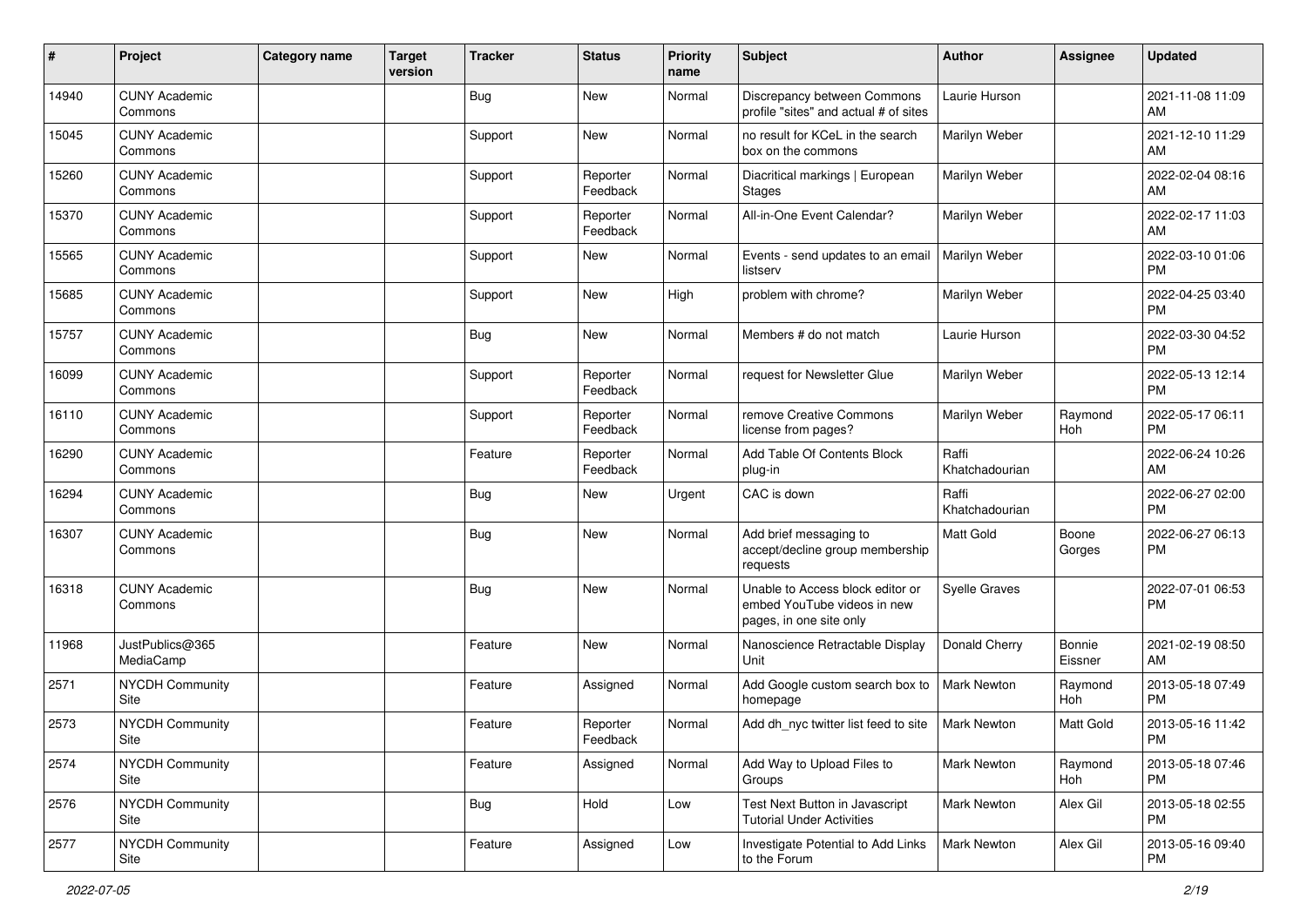| #     | Project                         | <b>Category name</b>           | <b>Target</b><br>version | <b>Tracker</b> | <b>Status</b>        | <b>Priority</b><br>name | <b>Subject</b>                                                         | <b>Author</b>           | <b>Assignee</b> | <b>Updated</b>                |
|-------|---------------------------------|--------------------------------|--------------------------|----------------|----------------------|-------------------------|------------------------------------------------------------------------|-------------------------|-----------------|-------------------------------|
| 2618  | <b>NYCDH Community</b><br>Site  |                                |                          | Bug            | Assigned             | Low                     | Mark blogs as spam when created   Matt Gold<br>by users marked as spam |                         | Boone<br>Gorges | 2013-06-09 11:38<br><b>PM</b> |
| 8992  | <b>NYCDH Community</b><br>Site  |                                |                          | <b>Bug</b>     | Assigned             | Normal                  | Multiple RBE error reports                                             | Matt Gold               | Raymond<br>Hoh  | 2017-12-11 05:43<br><b>PM</b> |
| 14908 | <b>CUNY Academic</b><br>Commons | Performance                    |                          | <b>Bug</b>     | <b>New</b>           | Normal                  | Stale object cache on cdev                                             | Raymond Hoh             | Boone<br>Gorges | 2021-12-07 09:45<br>AM        |
| 16177 | <b>CUNY Academic</b><br>Commons | Reply By Email                 |                          | Bug            | <b>New</b>           | Normal                  | Switch to Inbound mode for RBE                                         | Raymond Hoh             | Raymond<br>Hoh  | 2022-05-30 04:32<br><b>PM</b> |
| 15767 | <b>CUNY Academic</b><br>Commons | WordPress (misc)               |                          | Support        | New                  | Normal                  | Site loading slowly                                                    | scott voth              | Boone<br>Gorges | 2022-04-04 08:56<br><b>PM</b> |
| 16245 | <b>CUNY Academic</b><br>Commons | WordPress (misc)               |                          | Bug            | Reporter<br>Feedback | Normal                  | Save Button missing on<br><b>WordPress Profile page</b>                | scott voth              | Raymond<br>Hoh  | 2022-06-16 03:09<br><b>PM</b> |
| 16255 | <b>CUNY Academic</b><br>Commons | WordPress (misc)               |                          | Bug            | New                  | Normal                  | Need to define 'MULTISITE'<br>constant in wp-config.php                | Raymond Hoh             |                 | 2022-06-19 09:31<br>AM        |
| 15516 | <b>CUNY Academic</b><br>Commons | <b>WordPress Plugins</b>       |                          | <b>Bug</b>     | Reporter<br>Feedback | Normal                  | Can't publish or save draft of post<br>on wordpress.com                | Raffi<br>Khatchadourian | Raymond<br>Hoh  | 2022-03-02 05:52<br><b>PM</b> |
| 16314 | <b>CUNY Academic</b><br>Commons | <b>WordPress Plugins</b>       |                          | Feature        | New                  | Normal                  | Install Multicollab plug-in?                                           | Raffi<br>Khatchadourian |                 | 2022-06-29 03:44<br><b>PM</b> |
| 15883 | <b>CUNY Academic</b><br>Commons |                                | 2.1.0                    | Feature        | New                  | Normal                  | Release BPGES update                                                   | Boone Gorges            | Boone<br>Gorges | 2022-05-26 10:39<br>AM        |
| 10439 | <b>CUNY Academic</b><br>Commons | Design                         | 2.1.0                    | Design/UX      | New                  | Normal                  | Create Style Guide for Commons                                         | Sonja Leix              | Sara Cannon     | 2022-06-28 01:43<br><b>PM</b> |
| 13891 | <b>CUNY Academic</b><br>Commons | Internal Tools and<br>Workflow | 2.1.0                    | Feature        | New                  | Normal                  | Migrate automated linting to<br>GitHub Actions                         | Boone Gorges            | Jeremy Felt     | 2022-06-29 11:13<br>AM        |
| 15194 | <b>CUNY Academic</b><br>Commons | Internal Tools and<br>Workflow | 2.1.0                    | Feature        | New                  | Normal                  | PHPCS sniff for un-restored<br>switch_to_blog() calls                  | Boone Gorges            | Jeremy Felt     | 2022-05-26 10:45<br>AM        |
| 13946 | <b>CUNY Academic</b><br>Commons | <b>WordPress Plugins</b>       | 2.1.0                    | Support        | Assigned             | Normal                  | <b>Custom Embed handler For</b><br>OneDrive files                      | scott voth              | Raymond<br>Hoh  | 2022-05-26 10:46<br>AM        |
| 9207  | <b>CUNY Academic</b><br>Commons |                                | Future<br>release        | Support        | Reporter<br>Feedback | Normal                  | display dashboards made in<br>Tableau?                                 | Marilyn Weber           | Boone<br>Gorges | 2018-04-10 10:42<br>AM        |
| 10368 | <b>CUNY Academic</b><br>Commons |                                | Future<br>release        | Feature        | Assigned             | Normal                  | Use ORCID data to populate<br>academic profile page                    | Stephen Francoeur       | Boone<br>Gorges | 2018-09-25 01:53<br><b>PM</b> |
| 11131 | <b>CUNY Academic</b><br>Commons |                                | Future<br>release        | Feature        | Reporter<br>Feedback | Normal                  | Image Annotation Plugins                                               | Laurie Hurson           |                 | 2019-02-26 11:33<br>AM        |
| 11392 | <b>CUNY Academic</b><br>Commons |                                | Future<br>release        | Bug            | New                  | Normal                  | Migrate users away from<br><b>StatPress</b>                            | <b>Boone Gorges</b>     |                 | 2019-04-23 03:53<br><b>PM</b> |
| 16092 | <b>CUNY Academic</b><br>Commons |                                | Future<br>release        | Feature        | Hold                 | Normal                  | Don't show main site in Site<br>search results                         | Boone Gorges            | Boone<br>Gorges | 2022-05-17 03:12<br><b>PM</b> |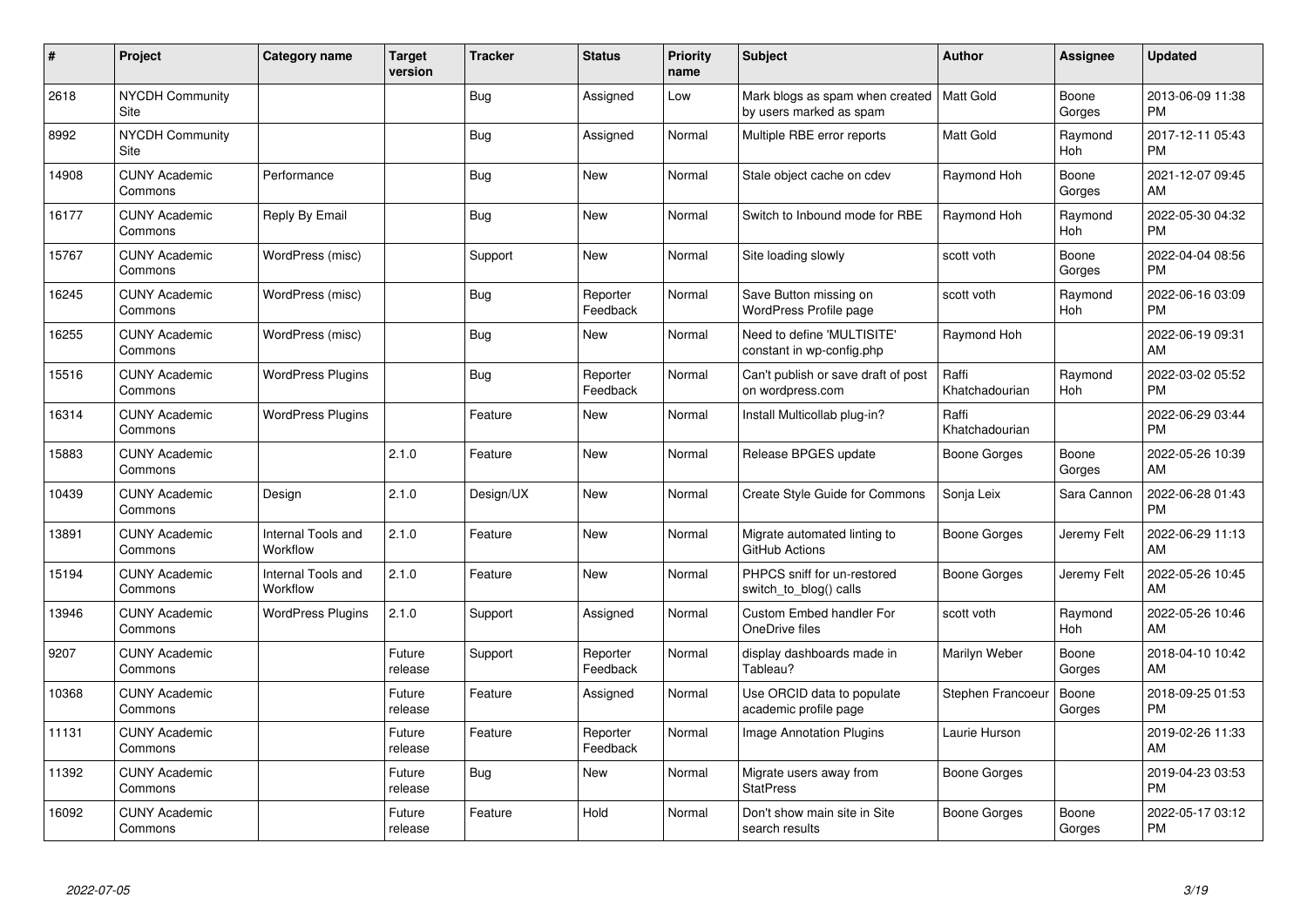| #    | Project                         | <b>Category name</b>      | <b>Target</b><br>version | <b>Tracker</b> | <b>Status</b> | Priority<br>name | <b>Subject</b>                                                                            | Author             | <b>Assignee</b>     | <b>Updated</b>                |
|------|---------------------------------|---------------------------|--------------------------|----------------|---------------|------------------|-------------------------------------------------------------------------------------------|--------------------|---------------------|-------------------------------|
| 8900 | <b>CUNY Academic</b><br>Commons | Accessibility             | Future<br>release        | Feature        | Assigned      | Normal           | Look into tools to enforce<br>accessibility in WP environment                             | <b>Matt Gold</b>   | Boone<br>Gorges     | 2022-04-26 11:59<br>AM.       |
| 8901 | <b>CUNY Academic</b><br>Commons | Accessibility             | Future<br>release        | Feature        | Assigned      | Normal           | Theme analysis for accessibility                                                          | Matt Gold          | Boone<br>Gorges     | 2022-04-26 11:59<br>AM        |
| 1460 | <b>CUNY Academic</b><br>Commons | Analytics                 | Future<br>release        | Feature        | Assigned      | Normal           | <b>Update System Report</b>                                                               | <b>Brian Foote</b> | Boone<br>Gorges     | 2015-11-09 06:13<br><b>PM</b> |
| 5581 | <b>CUNY Academic</b><br>Commons | Analytics                 | Future<br>release        | Feature        | Assigned      | Normal           | Explore alternatives to Google<br>Analytics                                               | <b>Matt Gold</b>   | Valerie<br>Townsend | 2020-04-17 03:12<br>PM.       |
| 7022 | <b>CUNY Academic</b><br>Commons | Announcements             | Future<br>release        | Bug            | New           | Normal           | Sitewide announcements should<br>be displayed on, and dismissable<br>from, mapped domains | Boone Gorges       | Boone<br>Gorges     | 2018-03-22 10:18<br>AM        |
| 4635 | <b>CUNY Academic</b><br>Commons | Authentication            | Future<br>release        | Feature        | New           | Normal           | Allow non-WP authentication                                                               | Boone Gorges       | Sonja Leix          | 2019-03-01 02:05<br><b>PM</b> |
| 9720 | <b>CUNY Academic</b><br>Commons | Authentication            | Future<br>release        | Feature        | New           | Normal           | The Commons should be an<br>oAuth provider                                                | Boone Gorges       |                     | 2019-03-01 02:04<br><b>PM</b> |
| 5691 | <b>CUNY Academic</b><br>Commons | <b>Blogs (BuddyPress)</b> | Future<br>release        | Bug            | Assigned      | High             | Differing numbers on Sites display                                                        | <b>Matt Gold</b>   | Raymond<br>Hoh      | 2016-06-13 01:37<br><b>PM</b> |
| 6078 | <b>CUNY Academic</b><br>Commons | Blogs (BuddyPress)        | Future<br>release        | Feature        | New           | Normal           | <b>Explore Adding Network Blog</b><br>Metadata Plugin                                     | Luke Waltzer       | Luke Waltzer        | 2016-10-11 10:29<br><b>PM</b> |
| 8835 | <b>CUNY Academic</b><br>Commons | <b>Blogs (BuddyPress)</b> | Future<br>release        | Feature        | New           | Normal           | Extend cuny.is shortlinks to sites                                                        | Luke Waltzer       | Boone<br>Gorges     | 2022-04-26 11:59<br>AM.       |
| 8836 | <b>CUNY Academic</b><br>Commons | Blogs (BuddyPress)        | Future<br>release        | Feature        | Assigned      | Normal           | Redesign site launch process                                                              | Matt Gold          | Boone<br>Gorges     | 2019-10-03 02:49<br><b>PM</b> |
| 58   | <b>CUNY Academic</b><br>Commons | <b>BuddyPress</b> (misc)  | Future<br>release        | Feature        | Assigned      | Low              | Make member search sortable by<br>last name                                               | Roberta Brody      | Boone<br>Gorges     | 2010-08-26 02:38<br>PM.       |
| 310  | <b>CUNY Academic</b><br>Commons | BuddyPress (misc)         | Future<br>release        | Feature        | Assigned      | Low              | <b>Friend Request Email</b>                                                               | <b>Matt Gold</b>   | Samantha<br>Raddatz | 2015-11-09 05:08<br><b>PM</b> |
| 377  | <b>CUNY Academic</b><br>Commons | <b>BuddyPress (misc)</b>  | Future<br>release        | Feature        | Assigned      | Normal           | Like buttons                                                                              | <b>Matt Gold</b>   | Boone<br>Gorges     | 2010-11-16 05:13<br><b>PM</b> |
| 435  | <b>CUNY Academic</b><br>Commons | BuddyPress (misc)         | Future<br>release        | Feature        | Assigned      | Normal           | Include Avatar Images in Forum<br><b>Post Notification Emails</b>                         | Matt Gold          | Boone<br>Gorges     | 2010-12-08 12:40<br><b>PM</b> |
| 500  | <b>CUNY Academic</b><br>Commons | <b>BuddyPress</b> (misc)  | Future<br>release        | Feature        | Assigned      | Normal           | Export Group Data                                                                         | <b>Matt Gold</b>   | Boone<br>Gorges     | 2010-12-19 12:09<br>PM        |
| 554  | <b>CUNY Academic</b><br>Commons | BuddyPress (misc)         | Future<br>release        | Feature        | Assigned      | Normal           | Add Trackback notifications to<br>site-wide activity feed                                 | <b>Matt Gold</b>   | Boone<br>Gorges     | 2015-11-09 06:19<br><b>PM</b> |
| 599  | <b>CUNY Academic</b><br>Commons | BuddyPress (misc)         | Future<br>release        | Feature        | Assigned      | Normal           | Consider adding rating plugins for<br>BuddyPress/BBPress                                  | Matt Gold          | Boone<br>Gorges     | 2011-08-22 06:50<br><b>PM</b> |
| 635  | <b>CUNY Academic</b><br>Commons | BuddyPress (misc)         | Future<br>release        | Feature        | Assigned      | Normal           | Big Blue Button -<br>Videoconferencing in Groups and<br>Blogs                             | Matt Gold          | Boone<br>Gorges     | 2011-03-14 03:24<br>PM.       |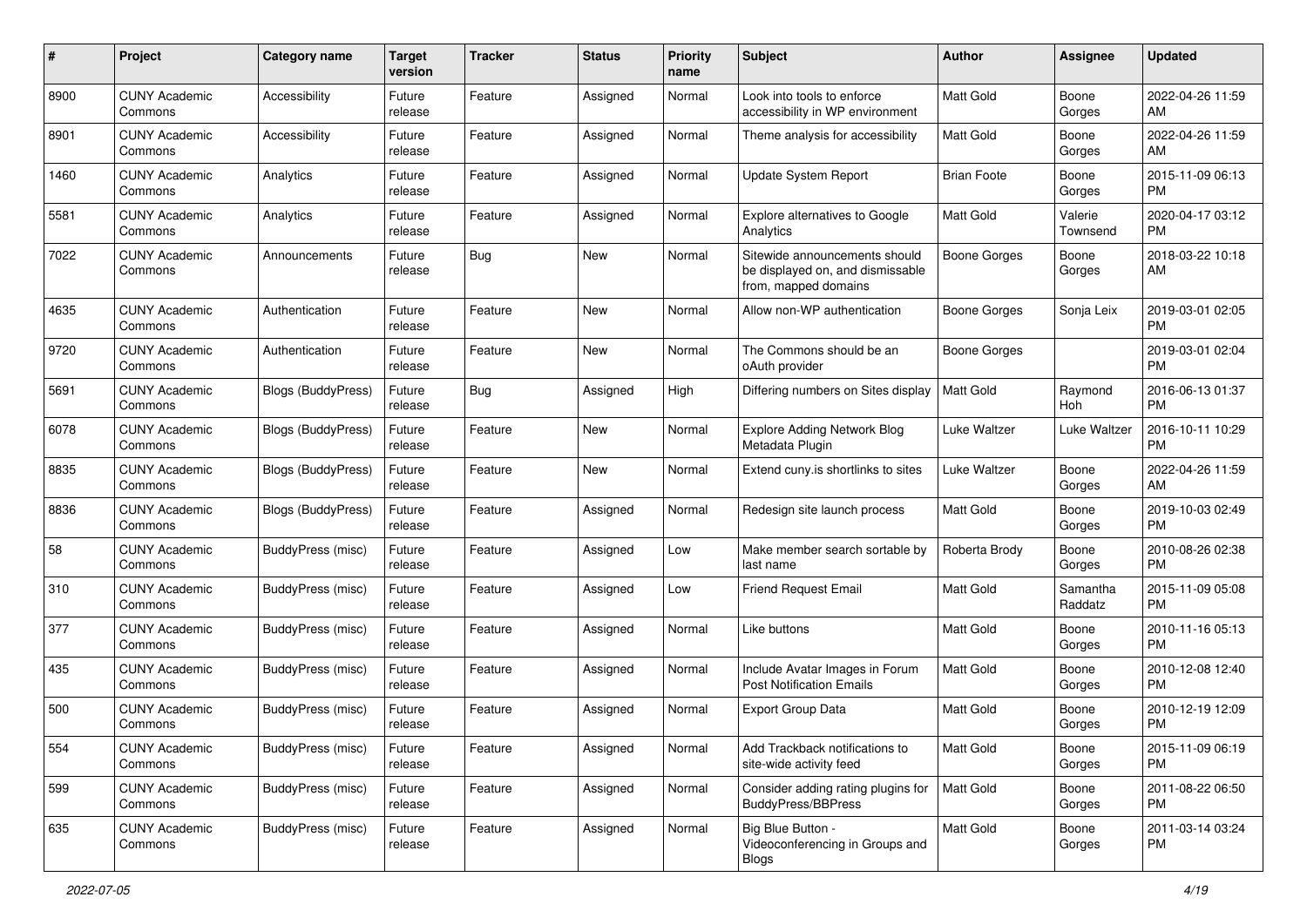| #     | Project                         | <b>Category name</b>     | Target<br>version | <b>Tracker</b> | <b>Status</b> | Priority<br>name | <b>Subject</b>                                                   | <b>Author</b>       | <b>Assignee</b>     | <b>Updated</b>                |
|-------|---------------------------------|--------------------------|-------------------|----------------|---------------|------------------|------------------------------------------------------------------|---------------------|---------------------|-------------------------------|
| 1423  | <b>CUNY Academic</b><br>Commons | BuddyPress (misc)        | Future<br>release | Feature        | Assigned      | Low              | Show an avatar for pingback<br>comment activity items            | Boone Gorges        | <b>Tahir Butt</b>   | 2016-10-24 12:03<br><b>PM</b> |
| 2325  | <b>CUNY Academic</b><br>Commons | BuddyPress (misc)        | Future<br>release | Feature        | Assigned      | Low              | Profile should have separate fields<br>for first/last names      | local admin         | Boone<br>Gorges     | 2015-11-09 06:09<br><b>PM</b> |
| 7624  | <b>CUNY Academic</b><br>Commons | <b>BuddyPress</b> (misc) | Future<br>release | Design/UX      | New           | Normal           | <b>BP Notifications</b>                                          | Luke Waltzer        | Paige Dupont        | 2017-02-08 10:43<br><b>PM</b> |
| 11243 | <b>CUNY Academic</b><br>Commons | BuddyPress (misc)        | Future<br>release | Bug            | <b>New</b>    | Normal           | Audit bp-custom.php                                              | Raymond Hoh         | Raymond<br>Hoh      | 2022-04-26 11:59<br>AM        |
| 519   | <b>CUNY Academic</b><br>Commons | <b>BuddyPress Docs</b>   | Future<br>release | Feature        | Assigned      | Low              | TOC for individual docs - for new<br>BP "wiki-like" plugin       | scott voth          | Boone<br>Gorges     | 2015-11-09 05:54<br><b>PM</b> |
| 618   | <b>CUNY Academic</b><br>Commons | <b>BuddyPress Docs</b>   | Future<br>release | Feature        | Assigned      | Normal           | BuddyPress Docs: export formats                                  | <b>Boone Gorges</b> | Boone<br>Gorges     | 2015-11-09 05:38<br><b>PM</b> |
| 1417  | <b>CUNY Academic</b><br>Commons | <b>BuddyPress Docs</b>   | Future<br>release | Feature        | Assigned      | Low              | <b>Bulk actions for BuddyPress Docs</b>                          | <b>Boone Gorges</b> | Boone<br>Gorges     | 2016-10-17 10:41<br><b>PM</b> |
| 1422  | <b>CUNY Academic</b><br>Commons | <b>BuddyPress Docs</b>   | Future<br>release | Feature        | Assigned      | Normal           | Make "created Doc" activity icons<br>non-mini                    | <b>Boone Gorges</b> | Boone<br>Gorges     | 2015-11-09 05:48<br><b>PM</b> |
| 1744  | <b>CUNY Academic</b><br>Commons | <b>BuddyPress Docs</b>   | Future<br>release | Feature        | Assigned      | Normal           | Spreadsheet-style Docs                                           | Boone Gorges        | Boone<br>Gorges     | 2015-11-09 06:13<br><b>PM</b> |
| 2523  | <b>CUNY Academic</b><br>Commons | <b>BuddyPress Docs</b>   | Future<br>release | Feature        | Assigned      | Normal           | Allow Users to Upload Images to<br><b>BP</b> Docs                | Matt Gold           | Boone<br>Gorges     | 2015-11-09 06:14<br>PM        |
| 4226  | <b>CUNY Academic</b><br>Commons | <b>BuddyPress Docs</b>   | Future<br>release | Design/UX      | New           | Normal           | Add option to connect a Doc with<br>a Group                      | Samantha Raddatz    | Samantha<br>Raddatz | 2015-09-09 04:08<br><b>PM</b> |
| 6389  | <b>CUNY Academic</b><br>Commons | <b>BuddyPress Docs</b>   | Future<br>release | Feature        | New           | Low              | Make Discussion Area Visible<br>When Editing a Doc               | Luke Waltzer        | Boone<br>Gorges     | 2016-10-21 04:16<br><b>PM</b> |
| 13466 | <b>CUNY Academic</b><br>Commons | Cavalcade                | Future<br>release | Feature        | New           | Normal           | Automated cleanup for duplicate<br>Cavalcade tasks               | Boone Gorges        | Boone<br>Gorges     | 2020-10-13 05:24<br>PM.       |
| 10226 | <b>CUNY Academic</b><br>Commons | Courses                  | Future<br>release | Feature        | New           | Normal           | Add "My Courses" to drop down<br>list                            | scott voth          | Boone<br>Gorges     | 2021-11-19 12:42<br><b>PM</b> |
| 11789 | <b>CUNY Academic</b><br>Commons | Courses                  | Future<br>release | Feature        | New           | Normal           | Ability to remove item from<br>Courses list                      | Laurie Hurson       | Sonja Leix          | 2019-09-24 12:28<br><b>PM</b> |
| 860   | <b>CUNY Academic</b><br>Commons | Design                   | Future<br>release | Design/UX      | Assigned      | Normal           | <b>Standardize Button Treatment</b><br><b>Across the Commons</b> | Chris Stein         | Chris Stein         | 2014-05-01 09:45<br>AM        |
| 2754  | <b>CUNY Academic</b><br>Commons | Design                   | Future<br>release | Feature        | Assigned      | Normal           | Determine strategy for CAC logo<br>handling in top header        | Micki Kaufman       | Chris Stein         | 2015-01-05 08:53<br><b>PM</b> |
| 4225  | <b>CUNY Academic</b><br>Commons | DiRT Integration         | Future<br>release | Design/UX      | New           | Normal           | Add information to DIRT page (in<br>Create a Group)              | Samantha Raddatz    | Matt Gold           | 2015-06-26 03:14<br><b>PM</b> |
| 14496 | <b>CUNY Academic</b><br>Commons | Domain Mapping           | Future<br>release | Bug            | <b>New</b>    | Normal           | Mapped domain SSO uses<br>third-party cookies                    | Raymond Hoh         | Raymond<br>Hoh      | 2021-05-24 04:03<br>PM        |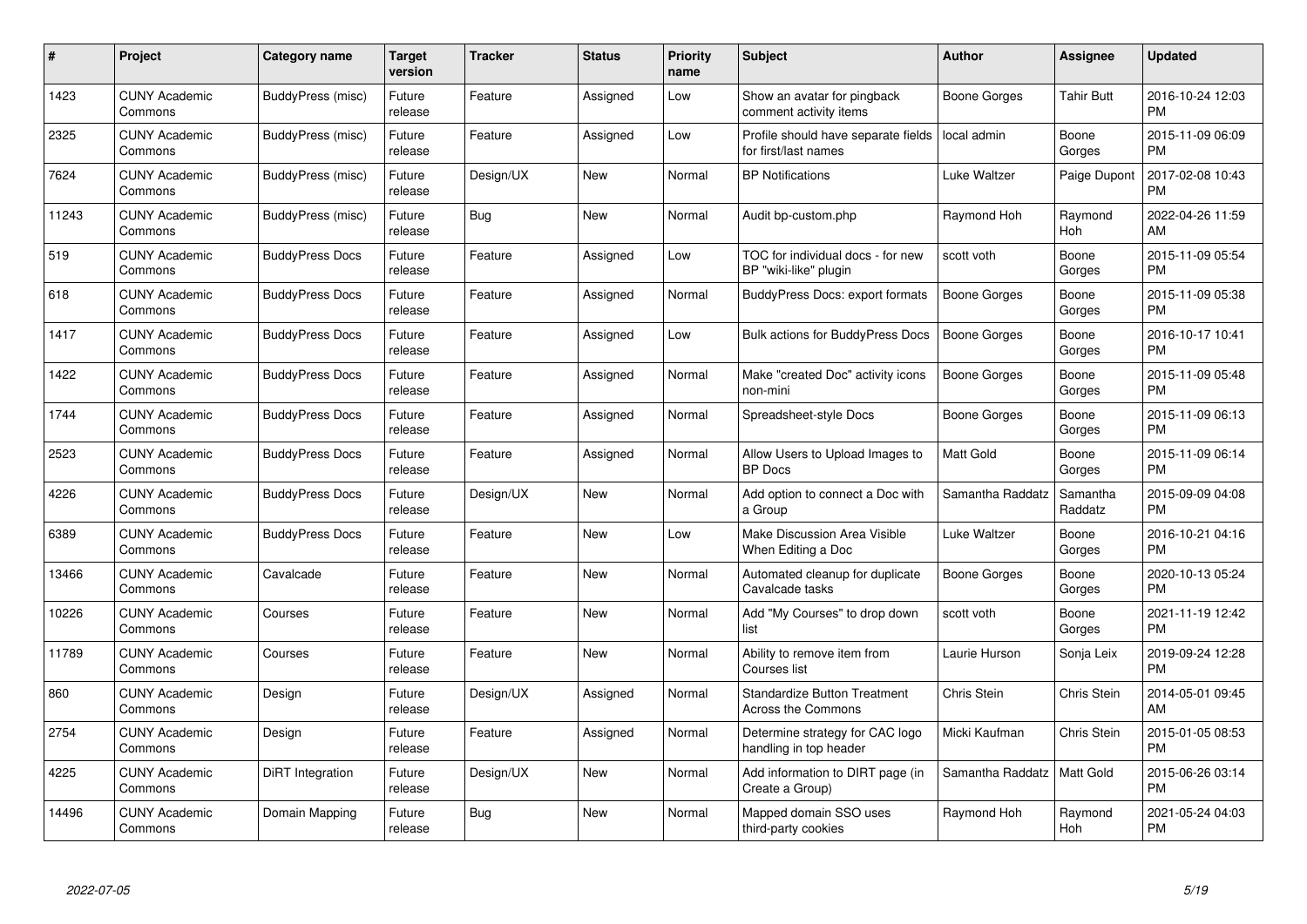| #     | Project                         | <b>Category name</b>       | <b>Target</b><br>version | <b>Tracker</b> | <b>Status</b>        | <b>Priority</b><br>name | <b>Subject</b>                                                                    | <b>Author</b>       | <b>Assignee</b> | <b>Updated</b>                |
|-------|---------------------------------|----------------------------|--------------------------|----------------|----------------------|-------------------------|-----------------------------------------------------------------------------------|---------------------|-----------------|-------------------------------|
| 1165  | <b>CUNY Academic</b><br>Commons | <b>Email Invitations</b>   | Future<br>release        | Feature        | Assigned             | Low                     | Allow saved lists of invitees under<br>Send Invites                               | <b>Boone Gorges</b> | Boone<br>Gorges | 2015-11-09 06:03<br><b>PM</b> |
| 1166  | <b>CUNY Academic</b><br>Commons | <b>Email Invitations</b>   | Future<br>release        | Feature        | <b>New</b>           | Low                     | Better organizational tools for Sent   Boone Gorges<br><b>Invites</b>             |                     | Boone<br>Gorges | 2015-11-09 06:02<br><b>PM</b> |
| 1167  | <b>CUNY Academic</b><br>Commons | Email Invitations          | Future<br>release        | Feature        | New                  | Low                     | Allow email invitations to be resent                                              | <b>Boone Gorges</b> | Boone<br>Gorges | 2015-11-12 12:53<br>AM        |
| 333   | <b>CUNY Academic</b><br>Commons | <b>Email Notifications</b> | Future<br>release        | Feature        | Assigned             | Low                     | Delay Forum Notification Email<br>Delivery Until After Editing Period<br>Ends     | <b>Matt Gold</b>    | Raymond<br>Hoh  | 2015-11-09 06:01<br><b>PM</b> |
| 5992  | <b>CUNY Academic</b><br>Commons | <b>Email Notifications</b> | Future<br>release        | Feature        | New                  | Normal                  | Changing the From line of<br>autogenerated blog emails                            | Marilyn Weber       |                 | 2018-09-27 05:19<br><b>PM</b> |
| 11971 | <b>CUNY Academic</b><br>Commons | <b>Email Notifications</b> | Future<br>release        | Bug            | Reporter<br>Feedback | Low                     | Pictures obscured in emailed post<br>notifications                                | Marilyn Weber       | Raymond<br>Hoh  | 2019-11-21 01:14<br><b>PM</b> |
| 12042 | <b>CUNY Academic</b><br>Commons | <b>Email Notifications</b> | Future<br>release        | Feature        | <b>New</b>           | Normal                  | Improved error logging for BPGES<br>send queue                                    | <b>Boone Gorges</b> | Boone<br>Gorges | 2021-11-19 12:25<br><b>PM</b> |
| 15604 | <b>CUNY Academic</b><br>Commons | <b>Email Notifications</b> | Future<br>release        | Feature        | Assigned             | Normal                  | <b>Restructure Commons Group</b><br>Digest Email Messages                         | <b>Matt Gold</b>    | Boone<br>Gorges | 2022-05-26 10:45<br>AM        |
| 3475  | <b>CUNY Academic</b><br>Commons | Events                     | Future<br>release        | Feature        | Assigned             | Normal                  | Request to add plugin to<br>streamline room<br>booking/appointment booking        | Naomi Barrettara    | Boone<br>Gorges | 2014-12-01 05:14<br><b>PM</b> |
| 4053  | <b>CUNY Academic</b><br>Commons | Events                     | Future<br>release        | Feature        | Assigned             | Normal                  | Create new tab for past events                                                    | Matt Gold           | Boone<br>Gorges | 2015-05-12 02:10<br><b>PM</b> |
| 4238  | <b>CUNY Academic</b><br>Commons | Events                     | Future<br>release        | Feature        | Assigned             | Normal                  | Copy Events to Other Groups?                                                      | <b>Matt Gold</b>    | Boone<br>Gorges | 2015-07-02 10:08<br>AM        |
| 4438  | <b>CUNY Academic</b><br>Commons | Events                     | Future<br>release        | <b>Bug</b>     | Assigned             | Normal                  | Events Calendar - Export<br><b>Recurring Events</b>                               | scott voth          | Daniel Jones    | 2016-05-23 04:25<br><b>PM</b> |
| 4481  | <b>CUNY Academic</b><br>Commons | Events                     | Future<br>release        | Feature        | <b>New</b>           | Normal                  | Group admins/mods should have<br>the ability to unlink an event from<br>the group | Boone Gorges        | Boone<br>Gorges | 2017-04-24 03:53<br><b>PM</b> |
| 4592  | <b>CUNY Academic</b><br>Commons | Events                     | Future<br>release        | Design/UX      | New                  | Normal                  | Event Creation - Venue Dropdown<br>Slow                                           | Samantha Raddatz    | Boone<br>Gorges | 2015-09-14 04:56<br><b>PM</b> |
| 4903  | <b>CUNY Academic</b><br>Commons | Events                     | Future<br>release        | Design/UX      | Assigned             | Normal                  | Improving visual appearance of<br>event calendars                                 | Matt Gold           | Boone<br>Gorges | 2016-10-13 11:51<br>AM        |
| 5016  | <b>CUNY Academic</b><br>Commons | Events                     | Future<br>release        | Feature        | Assigned             | Low                     | Allow comments to be posted on<br>events                                          | <b>Matt Gold</b>    | Raymond<br>Hoh  | 2019-03-01 02:23<br><b>PM</b> |
| 5696  | <b>CUNY Academic</b><br>Commons | Events                     | Future<br>release        | Feature        | Assigned             | Normal                  | Events Calendar - display options<br>calendar aggregation /                       | <b>Matt Gold</b>    | Boone<br>Gorges | 2016-10-13 11:44<br>AM        |
| 6749  | <b>CUNY Academic</b><br>Commons | Events                     | Future<br>release        | Bug            | <b>New</b>           | Low                     | BPEO iCal request can trigger<br>very large number of DB queries                  | Boone Gorges        | Raymond<br>Hoh  | 2016-11-15 10:09<br><b>PM</b> |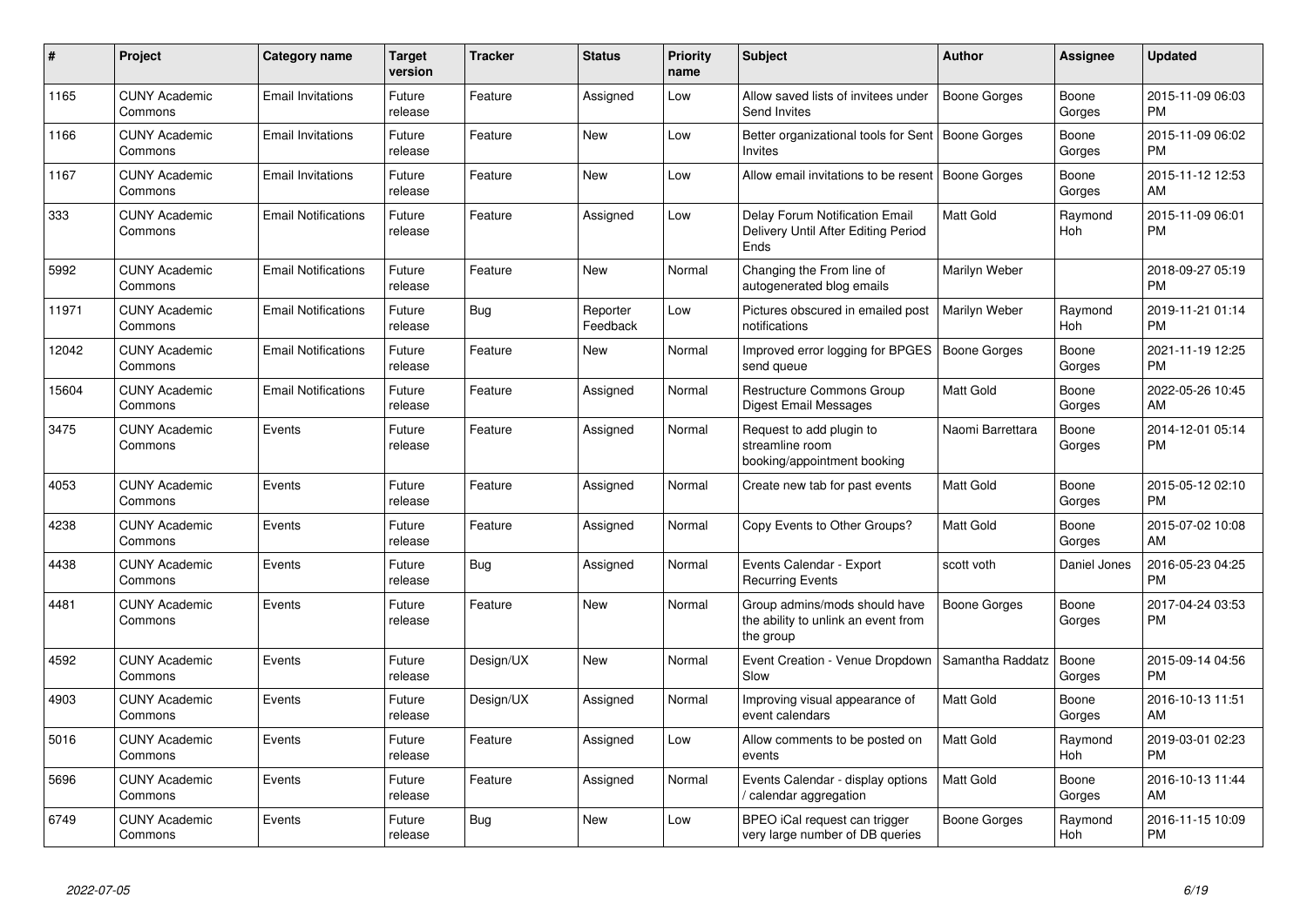| #     | Project                         | Category name      | <b>Target</b><br>version | <b>Tracker</b> | <b>Status</b> | <b>Priority</b><br>name | Subject                                                                             | Author              | <b>Assignee</b>     | <b>Updated</b>                |
|-------|---------------------------------|--------------------|--------------------------|----------------|---------------|-------------------------|-------------------------------------------------------------------------------------|---------------------|---------------------|-------------------------------|
| 11531 | <b>CUNY Academic</b><br>Commons | Events             | Future<br>release        | Feature        | <b>New</b>    | Normal                  | Main Events calendar should<br>include non-public events that<br>user has access to | scott voth          | Boone<br>Gorges     | 2019-06-11 10:00<br>AM        |
| 653   | <b>CUNY Academic</b><br>Commons | Group Blogs        | Future<br>release        | Feature        | Assigned      | Normal                  | Redesign Integration of Groups<br>and Blogs                                         | <b>Matt Gold</b>    | Samantha<br>Raddatz | 2015-11-09 05:40<br><b>PM</b> |
| 3580  | <b>CUNY Academic</b><br>Commons | Group Blogs        | Future<br>release        | Feature        | New           | Normal                  | Multiple blogs per group                                                            | <b>Boone Gorges</b> | Boone<br>Gorges     | 2018-02-20 02:02<br><b>PM</b> |
| 8756  | <b>CUNY Academic</b><br>Commons | Group Blogs        | Future<br>release        | Feature        | Hold          | Normal                  | Connect multiple blogs to one<br>group?                                             | <b>Matt Gold</b>    | Boone<br>Gorges     | 2017-09-30 10:42<br>AM        |
| 1192  | <b>CUNY Academic</b><br>Commons | <b>Group Files</b> | Future<br>release        | Feature        | Assigned      | Low                     | When posting group files, allow<br>users to add a category without<br>saving        | Matt Gold           | Raymond<br>Hoh      | 2015-11-09 05:53<br><b>PM</b> |
| 3080  | <b>CUNY Academic</b><br>Commons | <b>Group Files</b> | Future<br>release        | Feature        | Assigned      | Low                     | Create a system to keep track of<br>file changes                                    | <b>Matt Gold</b>    | Boone<br>Gorges     | 2014-02-26 10:04<br><b>PM</b> |
| 3354  | <b>CUNY Academic</b><br>Commons | <b>Group Files</b> | Future<br>release        | Feature        | Assigned      | Low                     | Allow Group Download of Multiple<br><b>Selected Files</b>                           | <b>Matt Gold</b>    | Chris Stein         | 2014-08-01 08:50<br>AM        |
| 11834 | <b>CUNY Academic</b><br>Commons | <b>Group Files</b> | Future<br>release        | Feature        | New           | Normal                  | Improved tools for managing<br>group file folders                                   | <b>Boone Gorges</b> | Sonja Leix          | 2019-09-06 03:55<br><b>PM</b> |
| 12091 | <b>CUNY Academic</b><br>Commons | <b>Group Files</b> | Future<br>release        | Feature        | New           | Normal                  | Improved pre-upload file validation<br>for bp-group-documents                       | Boone Gorges        | Boone<br>Gorges     | 2019-11-14 01:21<br><b>PM</b> |
| 585   | <b>CUNY Academic</b><br>Commons | Group Forums       | Future<br>release        | Feature        | Assigned      | Normal                  | Merge Forum Topics                                                                  | Sarah Morgano       | Boone<br>Gorges     | 2011-07-06 04:11<br><b>PM</b> |
| 3059  | <b>CUNY Academic</b><br>Commons | Group Forums       | Future<br>release        | Design/UX      | New           | Normal                  | Forum Post Permissable Content<br><b>Explanatory Text</b>                           | Chris Stein         | Chris Stein         | 2015-04-02 11:27<br>AM        |
| 3192  | <b>CUNY Academic</b><br>Commons | Group Forums       | Future<br>release        | Feature        | Assigned      | Normal                  | Customizable forum views for<br>bbPress 2.x group forums                            | Boone Gorges        | Raymond<br>Hoh      | 2015-11-09 12:47<br><b>PM</b> |
| 3193  | <b>CUNY Academic</b><br>Commons | Group Forums       | Future<br>release        | Feature        | Assigned      | Normal                  | bbPress 2.x dynamic roles and<br><b>RBE</b>                                         | Boone Gorges        | Boone<br>Gorges     | 2014-09-30 01:30<br><b>PM</b> |
| 4221  | <b>CUNY Academic</b><br>Commons | Group Forums       | Future<br>release        | Design/UX      | Assigned      | Normal                  | Add 'Number of Posts' display<br>option to Forum page                               | Samantha Raddatz    | Samantha<br>Raddatz | 2015-06-26 02:21<br><b>PM</b> |
| 5268  | <b>CUNY Academic</b><br>Commons | Group Forums       | Future<br>release        | Bug            | Assigned      | Normal                  | Long-time to post to multiple<br>groups                                             | Luke Waltzer        | Daniel Jones        | 2016-09-07 06:31<br><b>PM</b> |
| 6392  | <b>CUNY Academic</b><br>Commons | Group Forums       | Future<br>release        | Design/UX      | Assigned      | Low                     | Composition/Preview Panes in<br>Forum Posts                                         | Luke Waltzer        | Paige Dupont        | 2016-10-21 04:26<br>PM        |
| 9835  | <b>CUNY Academic</b><br>Commons | Group Forums       | Future<br>release        | Bug            | Assigned      | Normal                  | add a "like" function?                                                              | Marilyn Weber       | Erik Trainer        | 2018-06-05 01:49<br><b>PM</b> |
| 10659 | <b>CUNY Academic</b><br>Commons | Group Forums       | Future<br>release        | Feature        | Assigned      | Normal                  | Post to multiple groups via email                                                   | Matt Gold           | Raymond<br>Hoh      | 2018-11-15 12:54<br>AM        |
| 13199 | <b>CUNY Academic</b><br>Commons | Group Forums       | Future<br>release        | Feature        | New           | Normal                  | Favoring Groups over bbPress<br>plugin                                              | Colin McDonald      | Colin<br>McDonald   | 2021-11-19 12:28<br><b>PM</b> |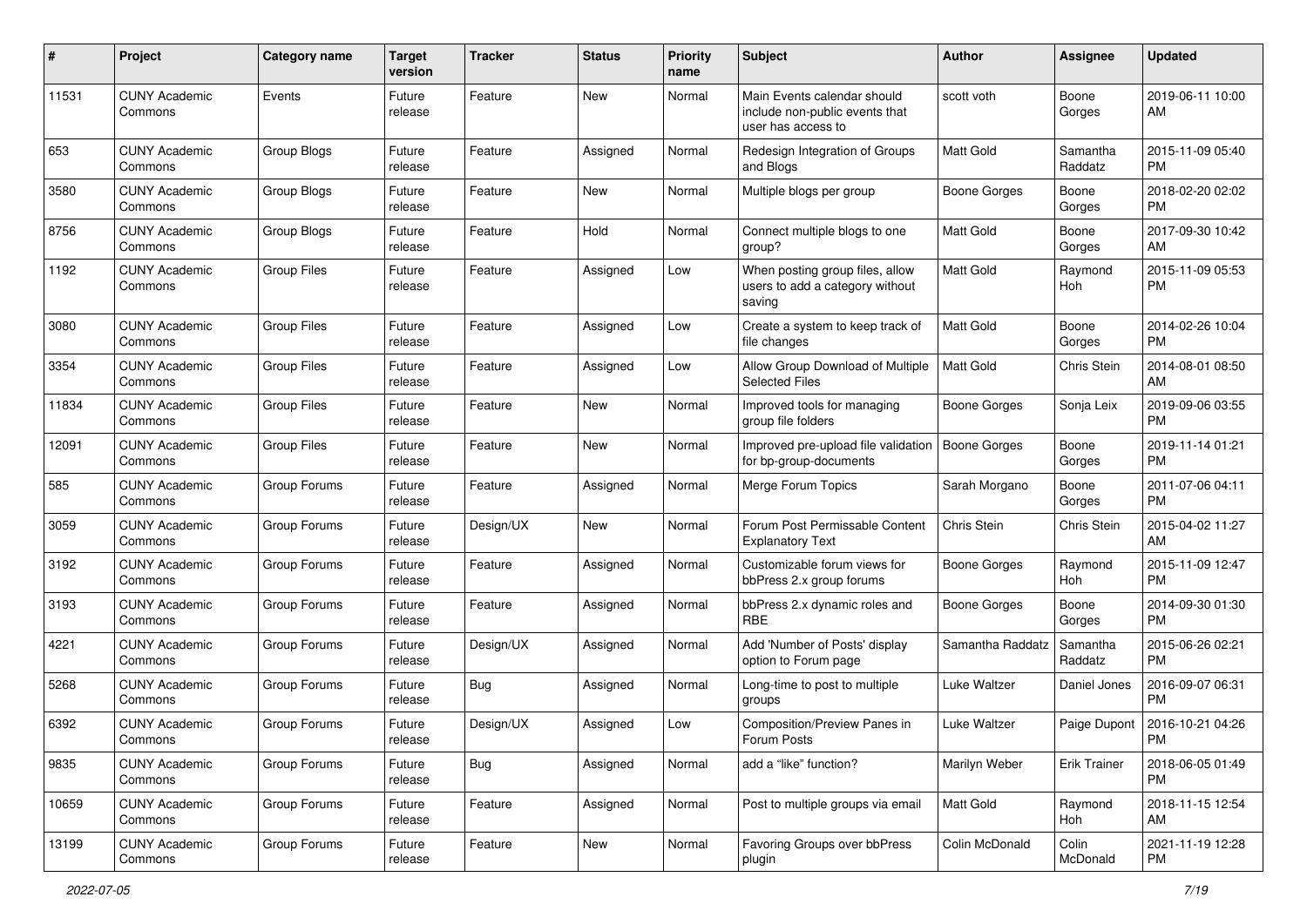| #     | Project                         | <b>Category name</b>        | Target<br>version | <b>Tracker</b> | <b>Status</b>        | Priority<br>name | <b>Subject</b>                                                                             | <b>Author</b>     | <b>Assignee</b>     | <b>Updated</b>                |
|-------|---------------------------------|-----------------------------|-------------------|----------------|----------------------|------------------|--------------------------------------------------------------------------------------------|-------------------|---------------------|-------------------------------|
| 13358 | <b>CUNY Academic</b><br>Commons | Group Forums                | Future<br>release | Feature        | New                  | Normal           | Improved UI for group forum<br>threading settings                                          | Boone Gorges      | Raymond<br>Hoh      | 2021-11-19 12:27<br><b>PM</b> |
| 1456  | <b>CUNY Academic</b><br>Commons | Group Invitations           | Future<br>release | Feature        | Reporter<br>Feedback | Low              | Invite to Group Button from Profile<br>Field                                               | Matt Gold         | Samantha<br>Raddatz | 2015-11-09 05:59<br><b>PM</b> |
| 2610  | <b>CUNY Academic</b><br>Commons | Group Invitations           | Future<br>release | Feature        | Assigned             | Low              | Request: Custom invitation<br>message to group invites                                     | local admin       | Boone<br>Gorges     | 2015-11-09 06:13<br><b>PM</b> |
| 3308  | <b>CUNY Academic</b><br>Commons | Group Invitations           | Future<br>release | Feature        | Assigned             | Normal           | Allow members to rescind group<br>invitations                                              | <b>Matt Gold</b>  | Boone<br>Gorges     | 2015-04-01 08:53<br><b>PM</b> |
| 13370 | <b>CUNY Academic</b><br>Commons | Group Library               | Future<br>release | Feature        | New                  | Normal           | Library bulk deletion and folder<br>editing                                                | Colin McDonald    | Boone<br>Gorges     | 2020-10-13 10:41<br>AM        |
| 13650 | <b>CUNY Academic</b><br>Commons | Group Library               | Future<br>release | Feature        | New                  | Normal           | Forum Attachments in Group<br>Library                                                      | Laurie Hurson     |                     | 2021-11-19 12:30<br><b>PM</b> |
| 14309 | <b>CUNY Academic</b><br>Commons | Group Library               | Future<br>release | Feature        | <b>New</b>           | Normal           | Better handling of<br>bp group document file download<br>attempts when file is not present | Boone Gorges      | Boone<br>Gorges     | 2021-11-19 12:28<br><b>PM</b> |
| 481   | <b>CUNY Academic</b><br>Commons | Groups (misc)               | Future<br>release | Feature        | Assigned             | Normal           | ability to archive inactive groups<br>and blogs                                            | Michael Mandiberg | Samantha<br>Raddatz | 2015-11-09 05:56<br><b>PM</b> |
| 1544  | <b>CUNY Academic</b><br>Commons | Groups (misc)               | Future<br>release | Feature        | Reporter<br>Feedback | Normal           | Group Filtering and Sorting                                                                | <b>Matt Gold</b>  | Chris Stein         | 2019-03-01 02:25<br><b>PM</b> |
| 3458  | <b>CUNY Academic</b><br>Commons | Groups (misc)               | Future<br>release | Feature        | Assigned             | Normal           | Filter Members of Group by<br>Campus                                                       | Michael Smith     | Samantha<br>Raddatz | 2014-09-26 08:32<br><b>PM</b> |
| 7115  | <b>CUNY Academic</b><br>Commons | Groups (misc)               | Future<br>release | Feature        | Reporter<br>Feedback | Normal           | make licensing info clear during<br>group creation                                         | Matt Gold         | Raymond<br>Hoh      | 2020-12-08 11:32<br>AM        |
| 12446 | <b>CUNY Academic</b><br>Commons | Groups (misc)               | Future<br>release | Feature        | Reporter<br>Feedback | Normal           | Toggle default site to group forum<br>posting                                              | Laurie Hurson     | Laurie Hurson       | 2020-03-10 11:57<br>AM        |
| 1888  | <b>CUNY Academic</b><br>Commons | Home Page                   | Future<br>release | Feature        | Assigned             | Normal           | Refactor BP MPO Activity Filter to<br>support proper pagination                            | Sarah Morgano     | Boone<br>Gorges     | 2014-05-01 07:11<br><b>PM</b> |
| 1983  | <b>CUNY Academic</b><br>Commons | Home Page                   | Future<br>release | Feature        | Assigned             | Low              | Media Library integration with<br><b>Featured Content plugin</b>                           | Boone Gorges      | Dominic<br>Giglio   | 2014-03-17 10:34<br>AM        |
| 4980  | <b>CUNY Academic</b><br>Commons | Home Page                   | Future<br>release | Feature        | Assigned             | Normal           | CAC Featured Content -- Adding<br>Randomization                                            | <b>Matt Gold</b>  | Boone<br>Gorges     | 2016-12-12 03:01<br><b>PM</b> |
| 10580 | <b>CUNY Academic</b><br>Commons | Information<br>Architecture | Future<br>release | Design/UX      | New                  | Normal           | Primary nav item review                                                                    | Boone Gorges      | Sara Cannon         | 2022-06-28 01:29<br><b>PM</b> |
| 5234  | <b>CUNY Academic</b><br>Commons | Membership                  | Future<br>release | Feature        | Assigned             | Normal           | Write Unconfirmed patch for WP                                                             | Boone Gorges      | Boone<br>Gorges     | 2016-10-24 11:18<br>AM        |
| 3330  | <b>CUNY Academic</b><br>Commons | My Commons                  | Future<br>release | Feature        | Assigned             | Normal           | "Commons Information" tool                                                                 | Boone Gorges      | Chris Stein         | 2014-09-22 08:46<br><b>PM</b> |
| 3517  | <b>CUNY Academic</b><br>Commons | My Commons                  | Future<br>release | Feature        | Assigned             | Normal           | Mute/Unmute My Commons<br>updates                                                          | <b>Matt Gold</b>  | Raymond<br>Hoh      | 2015-11-09 01:19<br><b>PM</b> |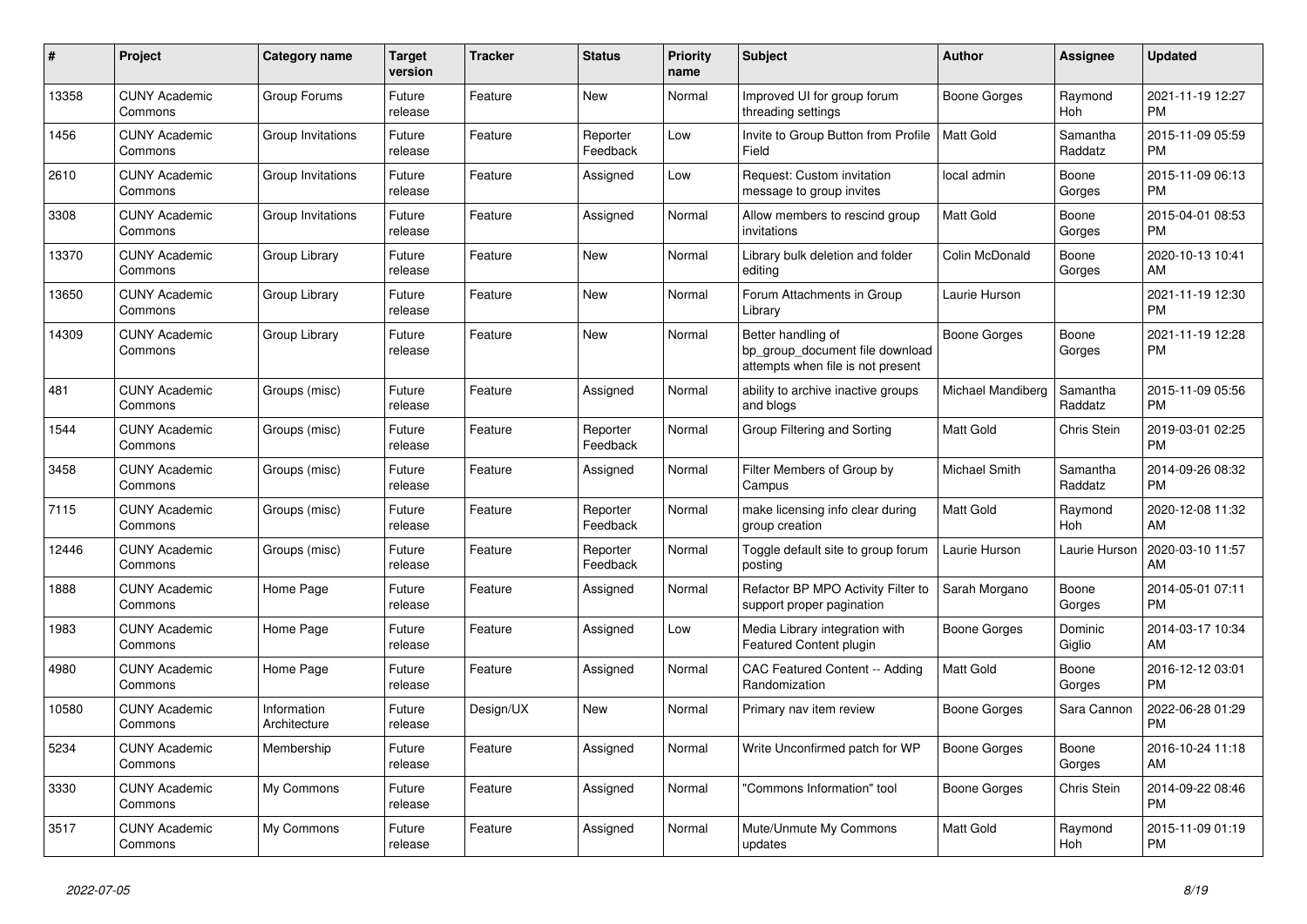| #     | <b>Project</b>                  | <b>Category name</b>    | <b>Target</b><br>version | <b>Tracker</b> | <b>Status</b> | <b>Priority</b><br>name | <b>Subject</b>                                                                             | <b>Author</b>    | Assignee              | <b>Updated</b>                |
|-------|---------------------------------|-------------------------|--------------------------|----------------|---------------|-------------------------|--------------------------------------------------------------------------------------------|------------------|-----------------------|-------------------------------|
| 3536  | <b>CUNY Academic</b><br>Commons | My Commons              | Future<br>release        | Feature        | Assigned      | Normal                  | Infinite Scroll on My Commons<br>page                                                      | Matt Gold        | Raymond<br>Hoh        | 2015-04-13 04:42<br><b>PM</b> |
| 3577  | <b>CUNY Academic</b><br>Commons | My Commons              | Future<br>release        | Design/UX      | Assigned      | Normal                  | Replies to items in My Commons                                                             | <b>Matt Gold</b> | Raymond<br><b>Hoh</b> | 2015-04-09 05:19<br><b>PM</b> |
| 4535  | <b>CUNY Academic</b><br>Commons | My Commons              | Future<br>release        | <b>Bug</b>     | New           | Low                     | My Commons filter issue                                                                    | scott voth       | Raymond<br>Hoh        | 2015-09-01 11:17<br>AM        |
| 9028  | <b>CUNY Academic</b><br>Commons | Onboarding              | Future<br>release        | Feature        | Assigned      | Normal                  | suggest groups to new members<br>during the registration process                           | Matt Gold        | Chris Stein           | 2018-10-24 12:34<br><b>PM</b> |
| 9895  | <b>CUNY Academic</b><br>Commons | Onboarding              | Future<br>release        | Feature        | Assigned      | Normal                  | Add "Accept Invitation"<br>link/button/function to Group<br>and/or Site invitation emails? | Luke Waltzer     | Boone<br>Gorges       | 2018-06-07 12:42<br>PM        |
| 5955  | <b>CUNY Academic</b><br>Commons | Outreach                | Future<br>release        | Feature        | Assigned      | Normal                  | Create auto-newsletter for<br>commons members                                              | Matt Gold        | Luke Waltzer          | 2016-08-30 10:34<br>AM        |
| 14787 | <b>CUNY Academic</b><br>Commons | Plugin Packages         | Future<br>release        | Feature        | <b>New</b>    | Normal                  | Creating a "Design" plugin<br>package                                                      | Laurie Hurson    | scott voth            | 2022-04-27 04:56<br><b>PM</b> |
| 2013  | <b>CUNY Academic</b><br>Commons | <b>Public Portfolio</b> | Future<br>release        | Feature        | Assigned      | Low                     | Have Profile Privacy Options show<br>up only for filled-in fields                          | Matt Gold        | Boone<br>Gorges       | 2015-11-09 06:09<br><b>PM</b> |
| 2753  | <b>CUNY Academic</b><br>Commons | <b>Public Portfolio</b> | Future<br>release        | Feature        | <b>New</b>    | Normal                  | Create actual actual tagification in<br>academic interests and other<br>fields             | Micki Kaufman    | Boone<br>Gorges       | 2015-01-05 08:52<br><b>PM</b> |
| 2832  | <b>CUNY Academic</b><br>Commons | <b>Public Portfolio</b> | Future<br>release        | Feature        | Assigned      | Normal                  | Improve interface for (not)<br>auto-linking profile fields                                 | Boone Gorges     | Chris Stein           | 2015-01-05 08:52<br><b>PM</b> |
| 2881  | <b>CUNY Academic</b><br>Commons | <b>Public Portfolio</b> | Future<br>release        | Feature        | Assigned      | Normal                  | Redesign the UX for Profiles                                                               | Chris Stein      | Chris Stein           | 2016-10-13 12:45<br><b>PM</b> |
| 3042  | <b>CUNY Academic</b><br>Commons | <b>Public Portfolio</b> | Future<br>release        | Feature        | Assigned      | Normal                  | Browsing member interests                                                                  | Matt Gold        | Boone<br>Gorges       | 2015-03-21 09:04<br><b>PM</b> |
| 3048  | <b>CUNY Academic</b><br>Commons | Public Portfolio        | Future<br>release        | Feature        | <b>New</b>    | Low                     | Images for rich text profile fields                                                        | Boone Gorges     | Boone<br>Gorges       | 2014-02-19 12:56<br><b>PM</b> |
| 3220  | <b>CUNY Academic</b><br>Commons | <b>Public Portfolio</b> | Future<br>release        | Feature        | Assigned      | Normal                  | Add indent/outdent option to<br>Formatting Buttons on Profile<br>Page                      | Matt Gold        | Boone<br>Gorges       | 2014-05-21 10:39<br><b>PM</b> |
| 3768  | <b>CUNY Academic</b><br>Commons | <b>Public Portfolio</b> | Future<br>release        | Feature        | Assigned      | Normal                  | Institutions/Past positions on<br>public portfolios                                        | Matt Gold        | Boone<br>Gorges       | 2018-04-23 10:44<br>AM        |
| 3770  | <b>CUNY Academic</b><br>Commons | <b>Public Portfolio</b> | Future<br>release        | Feature        | Assigned      | Normal                  | Improve Layout/Formatting of<br>Positions Area on Public Portfolios                        | Matt Gold        | Chris Stein           | 2015-04-01 09:17<br><b>PM</b> |
| 4253  | <b>CUNY Academic</b><br>Commons | <b>Public Portfolio</b> | Future<br>release        | Design/UX      | <b>New</b>    | Normal                  | Encourage users to add portfolio<br>content                                                | Samantha Raddatz | Samantha<br>Raddatz   | 2015-07-07 11:32<br>AM        |
| 4404  | <b>CUNY Academic</b><br>Commons | <b>Public Portfolio</b> | Future<br>release        | Design/UX      | Assigned      | Normal                  | Change color of permissions info<br>on portfolio editing interface                         | Matt Gold        | Samantha<br>Raddatz   | 2015-08-11 05:28<br><b>PM</b> |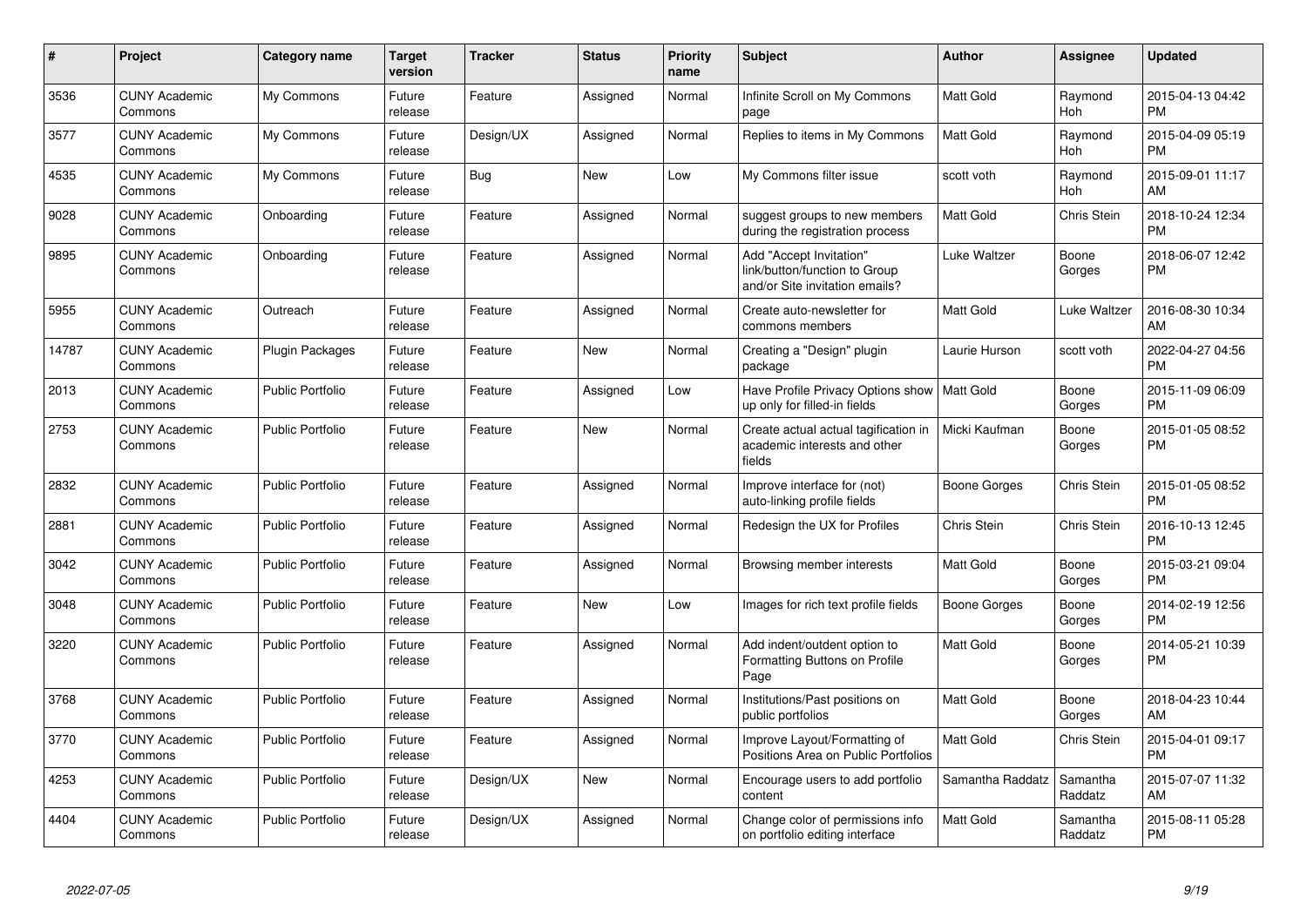| #     | <b>Project</b>                  | <b>Category name</b>     | Target<br>version | <b>Tracker</b> | <b>Status</b>        | Priority<br>name | <b>Subject</b>                                                           | <b>Author</b>       | Assignee            | <b>Updated</b>                |
|-------|---------------------------------|--------------------------|-------------------|----------------|----------------------|------------------|--------------------------------------------------------------------------|---------------------|---------------------|-------------------------------|
| 4622  | <b>CUNY Academic</b><br>Commons | <b>Public Portfolio</b>  | Future<br>release | Design/UX      | <b>New</b>           | Normal           | <b>Profile Visibility Settings</b>                                       | Samantha Raddatz    | Samantha<br>Raddatz | 2015-09-21 12:18<br><b>PM</b> |
| 5827  | <b>CUNY Academic</b><br>Commons | <b>Public Portfolio</b>  | Future<br>release | Bug            | Assigned             | Normal           | Academic Interests square bracket   scott voth<br>links not working      |                     | <b>Chris Stein</b>  | 2016-08-11 11:59<br><b>PM</b> |
| 10354 | <b>CUNY Academic</b><br>Commons | <b>Public Portfolio</b>  | Future<br>release | Feature        | New                  | Normal           | Opt out of Having a Profile Page                                         | scott voth          | Chris Stein         | 2020-05-12 10:43<br>AM        |
| 14184 | <b>CUNY Academic</b><br>Commons | <b>Public Portfolio</b>  | Future<br>release | Feature        | New                  | Normal           | Centralized mechanism for storing<br>Campus affiliations                 | <b>Boone Gorges</b> | Boone<br>Gorges     | 2022-01-04 11:35<br>AM        |
| 6014  | <b>CUNY Academic</b><br>Commons | Publicity                | Future<br>release | Publicity      | Reporter<br>Feedback | Normal           | Google search listing                                                    | <b>Matt Gold</b>    | Boone<br>Gorges     | 2016-09-21 03:48<br><b>PM</b> |
| 11945 | <b>CUNY Academic</b><br>Commons | Reckoning                | Future<br>release | Feature        | Reporter<br>Feedback | Normal           | Add Comments bubble to<br>Reckoning views                                | Boone Gorges        | Boone<br>Gorges     | 2019-11-12 05:14<br><b>PM</b> |
| 940   | <b>CUNY Academic</b><br>Commons | Redmine                  | Future<br>release | Feature        | Assigned             | Low              | Communication with users after<br>releases                               | <b>Matt Gold</b>    | Dominic<br>Giglio   | 2012-09-09 04:36<br><b>PM</b> |
| 308   | <b>CUNY Academic</b><br>Commons | Registration             | Future<br>release | Feature        | New                  | Normal           | Group recommendations for<br>signup process                              | Boone Gorges        | Samantha<br>Raddatz | 2015-11-09 05:07<br><b>PM</b> |
| 370   | <b>CUNY Academic</b><br>Commons | Registration             | Future<br>release | Feature        | Assigned             | High             | <b>Guest Accounts</b>                                                    | <b>Matt Gold</b>    | Matt Gold           | 2015-04-09 09:33<br><b>PM</b> |
| 5225  | <b>CUNY Academic</b><br>Commons | Registration             | Future<br>release | Feature        | Assigned             | Normal           | On-boarding Issues                                                       | Luke Waltzer        | Samantha<br>Raddatz | 2016-02-12 02:58<br><b>PM</b> |
| 11860 | <b>CUNY Academic</b><br>Commons | Registration             | Future<br>release | Feature        | New                  | Normal           | <b>Ensure Students Are Aware They</b><br>Can Use Aliases At Registration | scott voth          |                     | 2019-09-24 08:46<br>AM        |
| 3002  | <b>CUNY Academic</b><br>Commons | Search                   | Future<br>release | Feature        | Assigned             | Normal           | Overhaul CAC search by using<br>external search appliance                | Boone Gorges        | Boone<br>Gorges     | 2020-07-15 03:05<br><b>PM</b> |
| 3662  | <b>CUNY Academic</b><br>Commons | <b>SEO</b>               | Future<br>release | Feature        | Assigned             | Normal           | Duplicate Content/SEO/Google<br>issues                                   | <b>Matt Gold</b>    | Raymond<br>Hoh      | 2015-04-13 04:37<br><b>PM</b> |
| 13048 | <b>CUNY Academic</b><br>Commons | Shortcodes and<br>embeds | Future<br>release | Feature        | New                  | Normal           | Jupyter Notebooks support                                                | Boone Gorges        |                     | 2020-07-14 11:46<br>AM        |
| 13331 | <b>CUNY Academic</b><br>Commons | Site cloning             | Future<br>release | Bug            | <b>New</b>           | Normal           | Combine Site Template and Clone<br>operations                            | <b>Boone Gorges</b> | Jeremy Felt         | 2021-11-19 12:39<br><b>PM</b> |
| 5050  | <b>CUNY Academic</b><br>Commons | Social Paper             | Future<br>release | Feature        | <b>New</b>           | Low              | Making comments visible in SP<br>editing mode (SP suggestion #1)         | Marilyn Weber       | Samantha<br>Raddatz | 2019-09-17 11:10<br><b>PM</b> |
| 5052  | CUNY Academic<br>Commons        | Social Paper             | Future<br>release | Feature        | New                  | Low              | Sentence by sentence or line by<br>line comments (SP suggestion #3)      | Marilyn Weber       | Boone<br>Gorges     | 2016-02-11 10:24<br><b>PM</b> |
| 5053  | <b>CUNY Academic</b><br>Commons | Social Paper             | Future<br>release | Feature        | <b>New</b>           | Low              | Scrollable menu to add readers<br>(SP suggestion #4)                     | Marilyn Weber       | Samantha<br>Raddatz | 2016-04-21 05:21<br><b>PM</b> |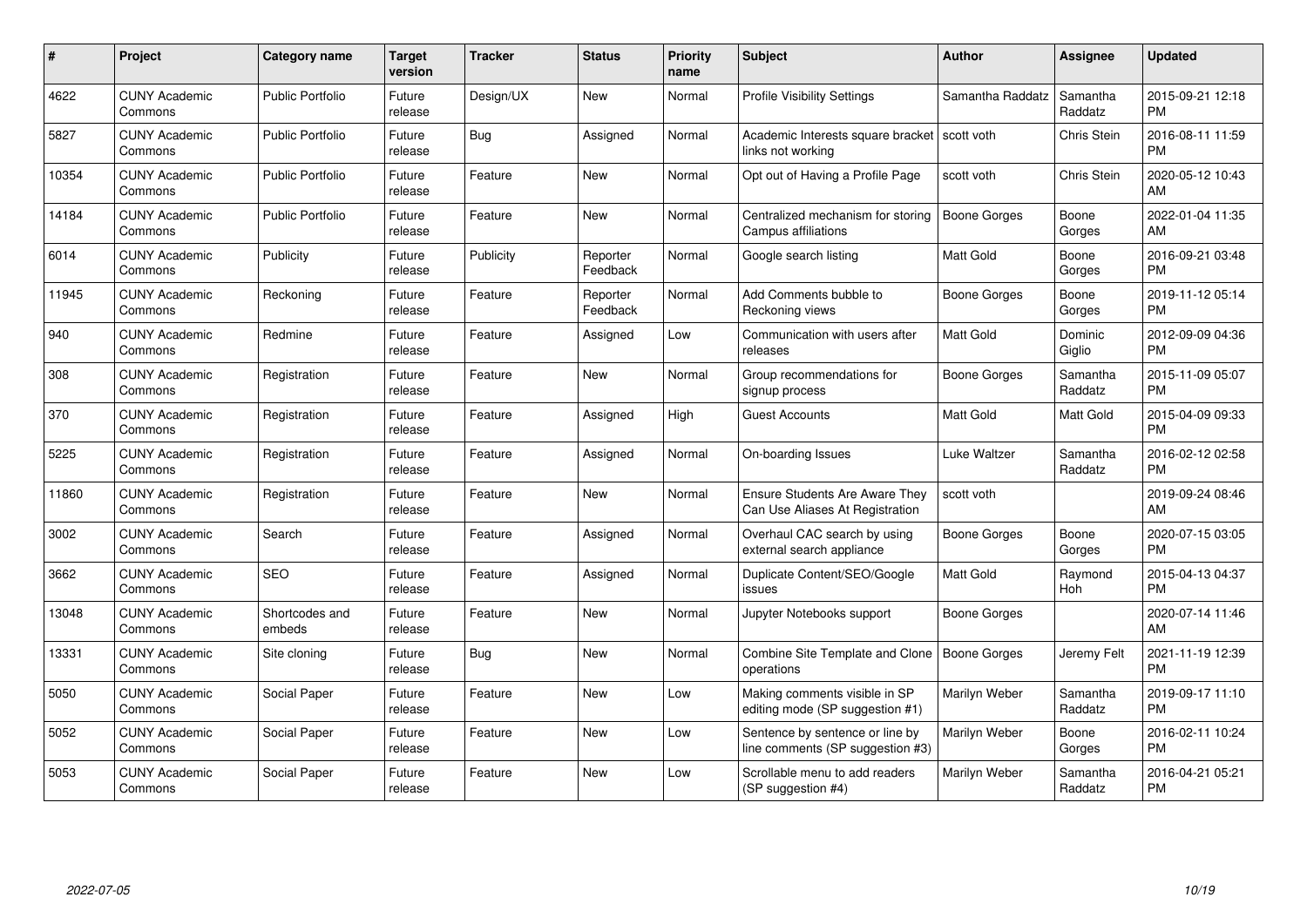| #    | Project                         | Category name           | <b>Target</b><br>version | <b>Tracker</b> | <b>Status</b>        | <b>Priority</b><br>name | <b>Subject</b>                                                                                                                                        | Author                  | <b>Assignee</b>     | <b>Updated</b>                |
|------|---------------------------------|-------------------------|--------------------------|----------------|----------------------|-------------------------|-------------------------------------------------------------------------------------------------------------------------------------------------------|-------------------------|---------------------|-------------------------------|
| 5058 | <b>CUNY Academic</b><br>Commons | Social Paper            | Future<br>release        | Feature        | <b>New</b>           | Low                     | Can there be a clearer signal that<br>even when comments have<br>already been made you add<br>comments by clicking on the side?<br>(SP suggestion #5) | Marilyn Weber           | Samantha<br>Raddatz | 2016-02-11 10:24<br><b>PM</b> |
| 5182 | <b>CUNY Academic</b><br>Commons | Social Paper            | Future<br>release        | Design/UX      | New                  | Normal                  | "Publishing" a private paper on<br>social paper?                                                                                                      | Raffi<br>Khatchadourian | Boone<br>Gorges     | 2016-10-13 04:12<br><b>PM</b> |
| 5183 | <b>CUNY Academic</b><br>Commons | Social Paper            | Future<br>release        | Design/UX      | <b>New</b>           | Normal                  | Creating a new paper when<br>viewing an existing paper                                                                                                | Raffi<br>Khatchadourian | Samantha<br>Raddatz | 2016-02-02 12:09<br><b>PM</b> |
| 5199 | <b>CUNY Academic</b><br>Commons | Social Paper            | Future<br>release        | Feature        | <b>New</b>           | Normal                  | add tables to the SP editor                                                                                                                           | Marilyn Weber           |                     | 2016-10-24 11:27<br>AM        |
| 5205 | <b>CUNY Academic</b><br>Commons | Social Paper            | Future<br>release        | Feature        | <b>New</b>           | Normal                  | Social Paper folders                                                                                                                                  | Marilyn Weber           |                     | 2016-02-11 10:24<br><b>PM</b> |
| 5282 | <b>CUNY Academic</b><br>Commons | Social Paper            | Future<br>release        | Bug            | <b>New</b>           | Normal                  | Replying via email directs to paper<br>but not individual comment.                                                                                    | Marilyn Weber           | Raymond<br>Hoh      | 2016-03-02 01:48<br><b>PM</b> |
| 5397 | <b>CUNY Academic</b><br>Commons | Social Paper            | Future<br>release        | Feature        | <b>New</b>           | Normal                  | frustrating to have to<br>enable/disable in SP                                                                                                        | Marilyn Weber           | Samantha<br>Raddatz | 2016-04-20 03:39<br><b>PM</b> |
| 5488 | <b>CUNY Academic</b><br>Commons | Social Paper            | Future<br>release        | Bug            | <b>New</b>           | Normal                  | Add a "last edited by" field to<br>Social Paper group directories                                                                                     | <b>Boone Gorges</b>     |                     | 2016-04-21 10:05<br><b>PM</b> |
| 5489 | <b>CUNY Academic</b><br>Commons | Social Paper            | Future<br>release        | Feature        | New                  | Normal                  | Asc/desc sorting for Social Paper<br>directories                                                                                                      | <b>Boone Gorges</b>     |                     | 2016-04-21 10:06<br><b>PM</b> |
| 7663 | <b>CUNY Academic</b><br>Commons | Social Paper            | Future<br>release        | Bug            | <b>New</b>           | Normal                  | Social Paper notifications not<br>formatted correctly on secondary<br>sites                                                                           | <b>Boone Gorges</b>     | Boone<br>Gorges     | 2018-04-16 03:52<br><b>PM</b> |
| 7981 | <b>CUNY Academic</b><br>Commons | Social Paper            | Future<br>release        | Bug            | <b>New</b>           | Normal                  | Social Paper comments should<br>not go to spam                                                                                                        | Luke Waltzer            | Boone<br>Gorges     | 2018-04-16 03:52<br><b>PM</b> |
| 6426 | <b>CUNY Academic</b><br>Commons | Spam/Spam<br>Prevention | Future<br>release        | Feature        | Assigned             | Normal                  | Force captcha on all comments?                                                                                                                        | <b>Matt Gold</b>        | Tahir Butt          | 2016-10-24 02:06<br><b>PM</b> |
| 3090 | <b>CUNY Academic</b><br>Commons | Twitter page            | Future<br>release        | Feature        | Assigned             | Normal                  | Prevent Retweets from showing<br>up on Commons twitter page                                                                                           | <b>Matt Gold</b>        | <b>Tahir Butt</b>   | 2016-10-24 11:31<br>AM        |
| 3473 | <b>CUNY Academic</b><br>Commons | <b>User Experience</b>  | Future<br>release        | Feature        | Assigned             | Normal                  | Commons profile: Add help info<br>about "Positions" replacing "title"                                                                                 | Keith Miyake            | Samantha<br>Raddatz | 2015-11-09 02:28<br>PM        |
| 4222 | <b>CUNY Academic</b><br>Commons | <b>User Experience</b>  | Future<br>release        | Design/UX      | <b>New</b>           | Normal                  | Add information to 'Delete<br>Account' page                                                                                                           | Samantha Raddatz        | scott voth          | 2015-06-26 11:35<br>AM        |
| 4661 | <b>CUNY Academic</b><br>Commons | User Experience         | Future<br>release        | Bug            | Assigned             | Normal                  | Simplify Events text                                                                                                                                  | Matt Gold               | Samantha<br>Raddatz | 2015-10-02 09:06<br><b>PM</b> |
| 5316 | <b>CUNY Academic</b><br>Commons | User Experience         | Future<br>release        | Feature        | Assigned             | Normal                  | Prompt user email address<br>updates                                                                                                                  | Matt Gold               | Stephen Real        | 2016-12-21 03:30<br><b>PM</b> |
| 8675 | <b>CUNY Academic</b><br>Commons | <b>User Onboarding</b>  | Future<br>release        | Bug            | Reporter<br>Feedback | Low                     | Add new User search screen calls<br>for the input of email address but<br>doesn't work with one                                                       | Paul Hebert             | Boone<br>Gorges     | 2017-10-11 11:17<br>AM        |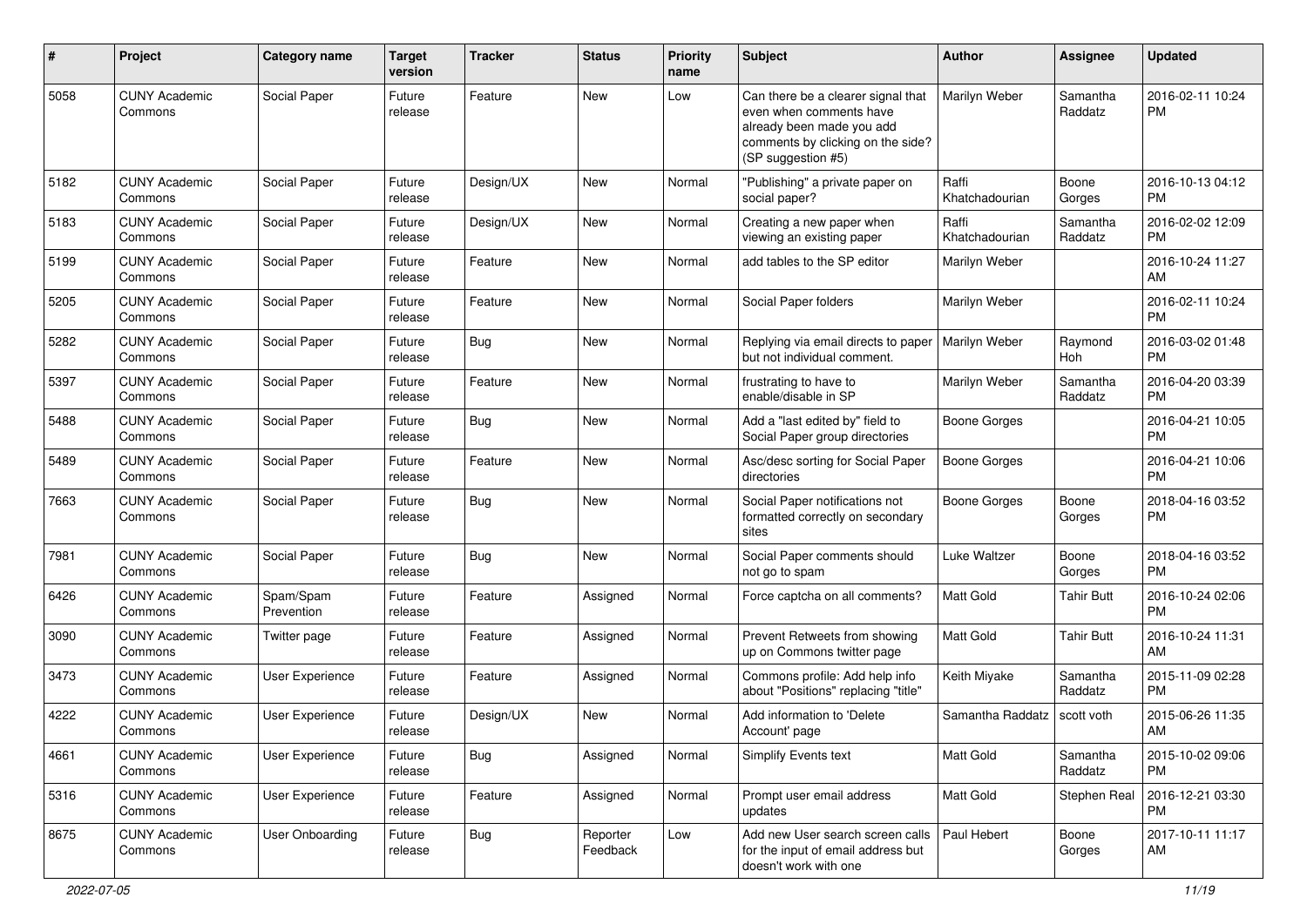| #     | Project                         | <b>Category name</b>     | <b>Target</b><br>version | <b>Tracker</b> | <b>Status</b> | <b>Priority</b><br>name | Subject                                                                                                      | Author                  | Assignee            | <b>Updated</b>                |
|-------|---------------------------------|--------------------------|--------------------------|----------------|---------------|-------------------------|--------------------------------------------------------------------------------------------------------------|-------------------------|---------------------|-------------------------------|
| 287   | <b>CUNY Academic</b><br>Commons | WordPress (misc)         | Future<br>release        | Feature        | Assigned      | Normal                  | Create troubleshooting tool for<br>account sign-up                                                           | <b>Matt Gold</b>        | Boone<br>Gorges     | 2015-11-09 06:17<br><b>PM</b> |
| 365   | <b>CUNY Academic</b><br>Commons | WordPress (misc)         | Future<br>release        | Feature        | Assigned      | Normal                  | <b>Create Mouseover Tooltips</b><br>throughout Site                                                          | Matt Gold               | Chris Stein         | 2015-11-09 06:18<br><b>PM</b> |
| 1105  | CUNY Academic<br>Commons        | WordPress (misc)         | Future<br>release        | Feature        | Assigned      | Normal                  | Rephrase Blog Privacy Options                                                                                | Matt Gold               | Samantha<br>Raddatz | 2015-11-09 06:19<br><b>PM</b> |
| 1508  | <b>CUNY Academic</b><br>Commons | WordPress (misc)         | Future<br>release        | Feature        | Assigned      | Normal                  | Share login cookies across<br>mapped domains                                                                 | Boone Gorges            | Boone<br>Gorges     | 2012-07-02 12:12<br><b>PM</b> |
| 2167  | <b>CUNY Academic</b><br>Commons | WordPress (misc)         | Future<br>release        | Bug            | Assigned      | Normal                  | CAC-Livestream Plugin Issues                                                                                 | Michael Smith           | Dominic<br>Giglio   | 2015-01-02 03:06<br><b>PM</b> |
| 3759  | <b>CUNY Academic</b><br>Commons | WordPress (misc)         | Future<br>release        | Feature        | Assigned      | Normal                  | Review Interface for Adding Users<br>to Blogs                                                                | Matt Gold               | Boone<br>Gorges     | 2015-03-24 05:52<br><b>PM</b> |
| 4388  | <b>CUNY Academic</b><br>Commons | WordPress (misc)         | Future<br>release        | Bug            | Assigned      | Normal                  | Repeated request for<br>authentication.                                                                      | Alice.Lynn<br>McMichael | Raymond<br>Hoh      | 2015-08-11 07:35<br><b>PM</b> |
| 6332  | <b>CUNY Academic</b><br>Commons | WordPress (misc)         | Future<br>release        | Feature        | New           | Normal                  | Allow uploaded files to be marked<br>as private in an ad hoc way                                             | <b>Boone Gorges</b>     |                     | 2016-10-17 11:41<br><b>PM</b> |
| 6755  | <b>CUNY Academic</b><br>Commons | WordPress (misc)         | Future<br>release        | Bug            | New           | Normal                  | Cannot Deactivate Plugin                                                                                     | Laura Kane              |                     | 2016-11-16 01:12<br><b>PM</b> |
| 10380 | CUNY Academic<br>Commons        | WordPress (misc)         | Future<br>release        | Feature        | In Progress   | Normal                  | Remove blacklisted plugins                                                                                   | Boone Gorges            |                     | 2022-04-26 12:00<br><b>PM</b> |
| 11024 | <b>CUNY Academic</b><br>Commons | WordPress (misc)         | Future<br>release        | Bug            | New           | Normal                  | Subsites should not show "you<br>should update your .htaccess<br>now" notice after permalink setting<br>save | Boone Gorges            |                     | 2019-01-28 01:35<br><b>PM</b> |
| 11843 | <b>CUNY Academic</b><br>Commons | WordPress (misc)         | Future<br>release        | Design/UX      | New           | Normal                  | Tweaking the Gutenberg Editor<br>Interface                                                                   | Laurie Hurson           |                     | 2022-04-26 12:00<br><b>PM</b> |
| 13835 | <b>CUNY Academic</b><br>Commons | WordPress (misc)         | Future<br>release        | Feature        | <b>New</b>    | Normal                  | Allow OneSearch widget to have<br>'CUNY' as campus                                                           | Boone Gorges            | Boone<br>Gorges     | 2021-11-19 12:39<br><b>PM</b> |
| 14113 | <b>CUNY Academic</b><br>Commons | WordPress (misc)         | Future<br>release        | Bug            | Hold          | Normal                  | Block Editor Not Working on this<br>page - Json error                                                        | scott voth              | Boone<br>Gorges     | 2021-03-05 11:01<br>AM        |
| 364   | <b>CUNY Academic</b><br>Commons | <b>WordPress Plugins</b> | Future<br>release        | Feature        | New           | Normal                  | <b>Bulletin Board</b>                                                                                        | Matt Gold               |                     | 2015-01-05 08:50<br><b>PM</b> |
| 497   | <b>CUNY Academic</b><br>Commons | <b>WordPress Plugins</b> | Future<br>release        | Feature        | Assigned      | Normal                  | Drag and Drop Ordering on<br>Gallery Post Plugin                                                             | Matt Gold               | Ron Rennick         | 2015-11-09 06:18<br>PM        |
| 658   | <b>CUNY Academic</b><br>Commons | <b>WordPress Plugins</b> | Future<br>release        | Feature        | Assigned      | Normal                  | Rebulid Sitewide Tag Suggestion                                                                              | <b>Matt Gold</b>        | Boone<br>Gorges     | 2015-01-05 08:47<br>PM        |
| 1562  | <b>CUNY Academic</b><br>Commons | <b>WordPress Plugins</b> | Future<br>release        | Feature        | Assigned      | Low                     | Play with NYT Collaborative<br><b>Authoring Tool</b>                                                         | Matt Gold               | Boone<br>Gorges     | 2015-01-05 08:47<br><b>PM</b> |
| 2223  | <b>CUNY Academic</b><br>Commons | <b>WordPress Plugins</b> | Future<br>release        | Feature        | Assigned      | Low                     | Add Participad to the CUNY<br>Academic Commons                                                               | Matt Gold               | Boone<br>Gorges     | 2014-09-17 10:03<br><b>PM</b> |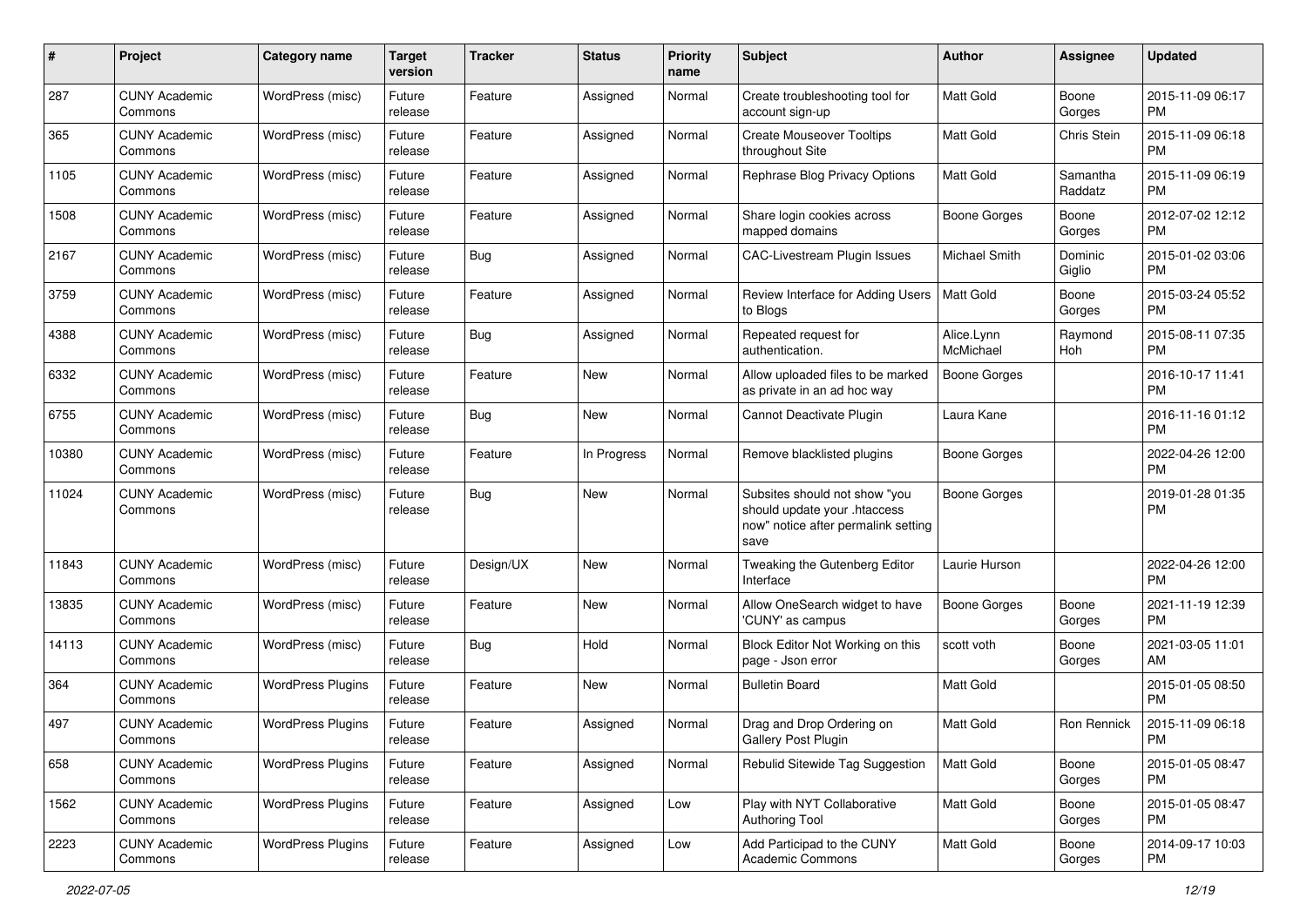| #     | Project                         | <b>Category name</b>     | Target<br>version | <b>Tracker</b> | <b>Status</b>        | Priority<br>name | <b>Subject</b>                                                     | <b>Author</b>           | <b>Assignee</b>     | <b>Updated</b>                |
|-------|---------------------------------|--------------------------|-------------------|----------------|----------------------|------------------|--------------------------------------------------------------------|-------------------------|---------------------|-------------------------------|
| 3691  | <b>CUNY Academic</b><br>Commons | <b>WordPress Plugins</b> | Future<br>release | Bug            | <b>New</b>           | Normal           | <b>WPMU Domain Mapping</b><br>Debugging on cdev                    | Raymond Hoh             | Matt Gold           | 2014-12-12 09:04<br>AM        |
| 3939  | <b>CUNY Academic</b><br>Commons | <b>WordPress Plugins</b> | Future<br>release | Bug            | Hold                 | Normal           | Activity stream support for<br>Co-Authors Plus plugin              | Raymond Hoh             | Raymond<br>Hoh      | 2015-11-09 06:13<br><b>PM</b> |
| 5826  | <b>CUNY Academic</b><br>Commons | <b>WordPress Plugins</b> | Future<br>release | Support        | Reporter<br>Feedback | Normal           | <b>Remove Subscription Options</b><br>plugin from directory        | Sarah Morgano           | Sarah<br>Morgano    | 2016-10-21 04:14<br><b>PM</b> |
| 6356  | <b>CUNY Academic</b><br>Commons | <b>WordPress Plugins</b> | Future<br>release | Bug            | Reporter<br>Feedback | Low              | Should Subscribe2 be<br>deprecated?                                | Luke Waltzer            |                     | 2017-03-20 12:20<br><b>PM</b> |
| 8078  | <b>CUNY Academic</b><br>Commons | <b>WordPress Plugins</b> | Future<br>release | System Upgrade | Assigned             | Normal           | <b>CommentPress Updates</b>                                        | Margaret Galvan         | Christian<br>Wach   | 2017-05-08 03:49<br><b>PM</b> |
| 8498  | <b>CUNY Academic</b><br>Commons | <b>WordPress Plugins</b> | Future<br>release | Feature        | <b>New</b>           | Low              | <b>Gravity Forms Email Users</b>                                   | Raffi<br>Khatchadourian | Matt Gold           | 2017-10-13 12:58<br><b>PM</b> |
| 9211  | <b>CUNY Academic</b><br>Commons | <b>WordPress Plugins</b> | Future<br>release | Support        | Reporter<br>Feedback | Normal           | Auto-Role Setting in Forum Plugin<br><b>Causing Some Confusion</b> | Luke Waltzer            | Boone<br>Gorges     | 2018-03-13 11:44<br>AM        |
| 9289  | <b>CUNY Academic</b><br>Commons | <b>WordPress Plugins</b> | Future<br>release | Bug            | Reporter<br>Feedback | Normal           | <b>Email Users Plugin</b>                                          | Laurie Hurson           | Boone<br>Gorges     | 2018-10-24 12:34<br><b>PM</b> |
| 9926  | <b>CUNY Academic</b><br>Commons | <b>WordPress Plugins</b> | Future<br>release | Bug            | New                  | Normal           | twitter-mentions-as-comments<br>cron jobs can run long             | Boone Gorges            | Boone<br>Gorges     | 2018-10-24 12:34<br><b>PM</b> |
| 9947  | <b>CUNY Academic</b><br>Commons | <b>WordPress Plugins</b> | Future<br>release | Feature        | Reporter<br>Feedback | Normal           | Install H5P quiz plugin                                            | <b>Matt Gold</b>        | Boone<br>Gorges     | 2018-09-11 11:01<br>AM.       |
| 11788 | <b>CUNY Academic</b><br>Commons | <b>WordPress Plugins</b> | Future<br>release | Support        | Reporter<br>Feedback | Normal           | Plugin Request - Browse Aloud                                      | scott voth              |                     | 2019-09-24 08:42<br>AM        |
| 12573 | <b>CUNY Academic</b><br>Commons | <b>WordPress Plugins</b> | Future<br>release | Bug            | New                  | Normal           | <b>CommentPress Core Issues</b>                                    | scott voth              |                     | 2020-03-24 04:32<br><b>PM</b> |
| 14987 | <b>CUNY Academic</b><br>Commons | <b>WordPress Plugins</b> | Future<br>release | Bug            | New                  | Normal           | Elementor update causes<br>database freeze-up                      | Boone Gorges            | Boone<br>Gorges     | 2021-11-29 12:02<br><b>PM</b> |
| 412   | <b>CUNY Academic</b><br>Commons | <b>WordPress Themes</b>  | Future<br>release | Feature        | Assigned             | Normal           | <b>Featured Themes</b>                                             | <b>Matt Gold</b>        | Dominic<br>Giglio   | 2015-01-05 08:44<br><b>PM</b> |
| 3492  | <b>CUNY Academic</b><br>Commons | <b>WordPress Themes</b>  | Future<br>release | Support        | Assigned             | Normal           | Add CBOX theme to the<br>Commons                                   | scott voth              | Raymond<br>Hoh      | 2014-10-08 05:55<br><b>PM</b> |
| 8211  | <b>CUNY Academic</b><br>Commons | <b>WordPress Themes</b>  | Future<br>release | Feature        | New                  | Normal           | Theme Suggestions: Material<br>Design-Inspired Themes              | Margaret Galvan         | Margaret<br>Galvan  | 2017-08-07 02:48<br><b>PM</b> |
| 2612  | <b>CUNY Academic</b><br>Commons |                          | Not tracked       | Publicity      | Assigned             | Normal           | Pinterest site for the Commons                                     | local admin             | Sarah<br>Morgano    | 2016-03-04 11:19<br>AM.       |
| 4235  | <b>CUNY Academic</b><br>Commons |                          | Not tracked       | Design/UX      | Assigned             | Normal           | Explore user experience around<br>comments on forum topics vs docs | <b>Matt Gold</b>        | Samantha<br>Raddatz | 2015-07-21 10:23<br>AM        |
| 5298  | <b>CUNY Academic</b><br>Commons |                          | Not tracked       | Publicity      | <b>New</b>           | Normal           | Survey Pop-Up Text                                                 | Samantha Raddatz        | Samantha<br>Raddatz | 2016-03-22 12:27<br>PM        |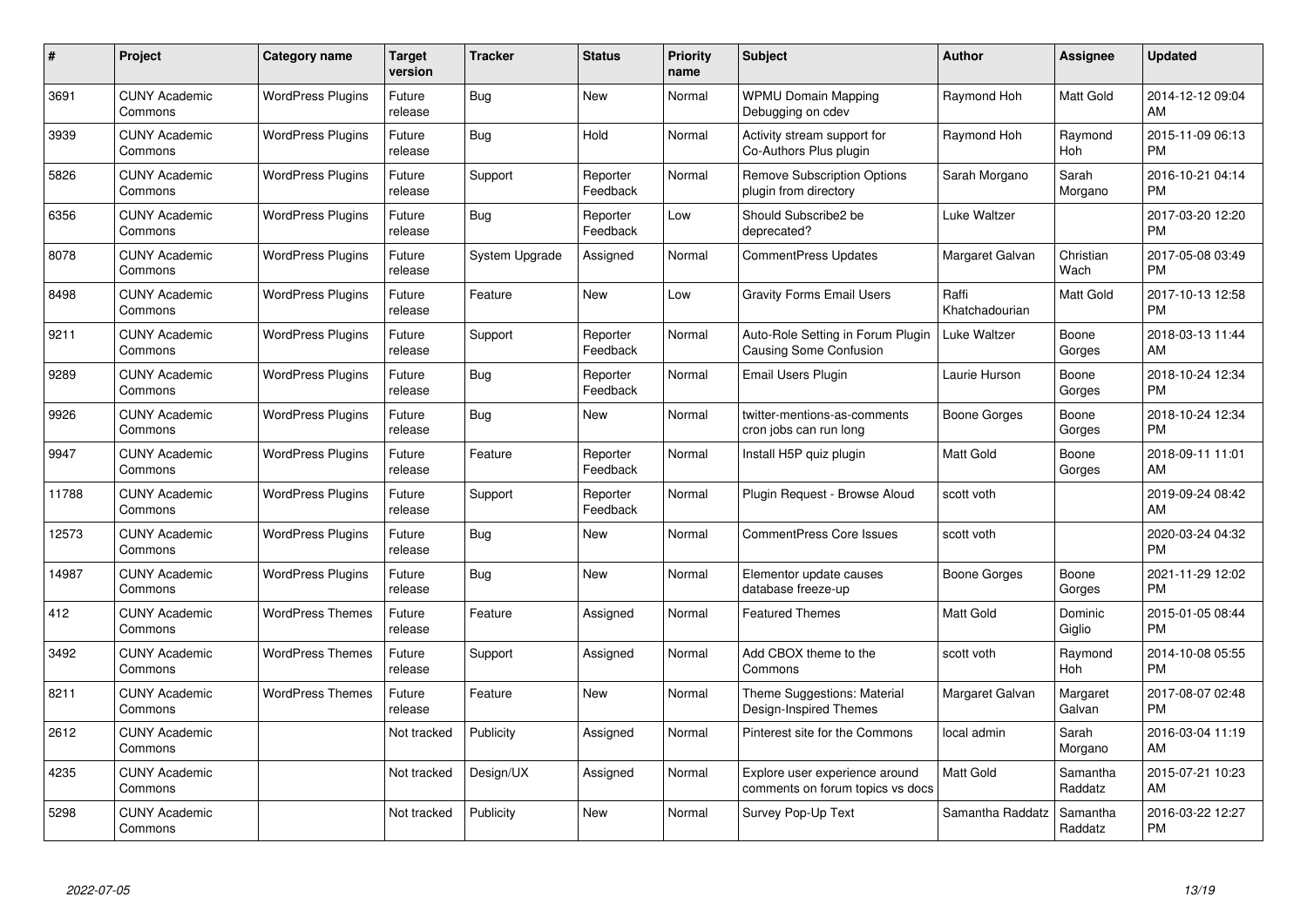| ∦     | Project                         | Category name | <b>Target</b><br>version | <b>Tracker</b> | <b>Status</b>        | <b>Priority</b><br>name | <b>Subject</b>                                                                                                                               | <b>Author</b>          | <b>Assignee</b>    | <b>Updated</b>                |
|-------|---------------------------------|---------------|--------------------------|----------------|----------------------|-------------------------|----------------------------------------------------------------------------------------------------------------------------------------------|------------------------|--------------------|-------------------------------|
| 6644  | <b>CUNY Academic</b><br>Commons |               | Not tracked              | Bug            | Reporter<br>Feedback | High                    | White Screen at Login Pge                                                                                                                    | Luke Waltzer           | Raymond<br>Hoh     | 2016-11-21 10:34<br><b>PM</b> |
| 6665  | <b>CUNY Academic</b><br>Commons |               | Not tracked              | Publicity      | <b>New</b>           | Normal                  | Dead Link in 1.10 announcement<br>post                                                                                                       | Paige Dupont           | Stephen Real       | 2016-12-01 03:11<br><b>PM</b> |
| 7828  | <b>CUNY Academic</b><br>Commons |               | Not tracked              | Feature        | Assigned             | Normal                  | Theme Assessment 2017                                                                                                                        | Margaret Galvan        | Margaret<br>Galvan | 2017-05-02 10:41<br><b>PM</b> |
| 8607  | <b>CUNY Academic</b><br>Commons |               | Not tracked              | Support        | <b>New</b>           | Normal                  | Paypal?                                                                                                                                      | Marilyn Weber          | Matt Gold          | 2018-05-15 01:37<br><b>PM</b> |
| 8837  | <b>CUNY Academic</b><br>Commons |               | Not tracked              | Feature        | Assigned             | Normal                  | Create a form to request info from<br>people requesting premium<br>themes and plugins                                                        | Matt Gold              | Marilyn<br>Weber   | 2017-11-14 03:35<br><b>PM</b> |
| 9908  | <b>CUNY Academic</b><br>Commons |               | Not tracked              | Feature        | <b>New</b>           | Normal                  | Is it possible to send email<br>updates to users (or an email<br>address not on the list) for only a<br>single page AFTER being<br>prompted? | <b>Michael Shields</b> | scott voth         | 2018-06-11 01:34<br><b>PM</b> |
| 10262 | <b>CUNY Academic</b><br>Commons |               | Not tracked              | <b>Bug</b>     | Reporter<br>Feedback | Normal                  | Newsletter Plugin: Broken Image<br>at Bottom of All Newsletters                                                                              | Mark Webb              | Raymond<br>Hoh     | 2018-08-30 05:17<br><b>PM</b> |
| 10657 | <b>CUNY Academic</b><br>Commons |               | Not tracked              | Support        | Reporter<br>Feedback | Normal                  | child theme problems                                                                                                                         | Marilyn Weber          |                    | 2018-11-08 01:19<br><b>PM</b> |
| 10678 | <b>CUNY Academic</b><br>Commons |               | Not tracked              | Bug            | Reporter<br>Feedback | High                    | Newsletter Plugin Not Sending<br>Out Newsletters                                                                                             | Mark Webb              | Boone<br>Gorges    | 2019-09-16 09:38<br><b>PM</b> |
| 11149 | <b>CUNY Academic</b><br>Commons |               | Not tracked              | Support        | Reporter<br>Feedback | Normal                  | comments getting blocked                                                                                                                     | Marilyn Weber          | Raymond<br>Hoh     | 2019-03-26 11:40<br>AM        |
| 11393 | <b>CUNY Academic</b><br>Commons |               | Not tracked              | Publicity      | New                  | Normal                  | After 1.15 release, ceate a hero<br>slide and post about adding a site<br>to a group                                                         | scott voth             | Patrick<br>Sweeney | 2019-05-14 10:32<br>AM        |
| 11509 | <b>CUNY Academic</b><br>Commons |               | Not tracked              | Support        | Reporter<br>Feedback | Normal                  | deleted Page causing a Menu<br>problem?                                                                                                      | Marilyn Weber          |                    | 2019-06-04 09:54<br>AM        |
| 11517 | <b>CUNY Academic</b><br>Commons |               | Not tracked              | Feature        | Assigned             | Normal                  | wp-accessibility plugin should not<br>strip 'target=" blank" by default                                                                      | Boone Gorges           | Laurie Hurson      | 2019-09-24 09:57<br>AM        |
| 11519 | <b>CUNY Academic</b><br>Commons |               | Not tracked              | Support        | Assigned             | Normal                  | comment option not appearing                                                                                                                 | Marilyn Weber          |                    | 2019-09-24 10:28<br>AM        |
| 11771 | <b>CUNY Academic</b><br>Commons |               | Not tracked              | Support        | Reporter<br>Feedback | Normal                  | post displays in sections                                                                                                                    | Marilyn Weber          |                    | 2019-08-20 10:34<br>AM        |
| 11787 | <b>CUNY Academic</b><br>Commons |               | Not tracked              | Support        | Reporter<br>Feedback | Normal                  | automated comments notifications<br>on ZenDesk                                                                                               | Marilyn Weber          |                    | 2019-08-26 06:18<br><b>PM</b> |
| 11848 | <b>CUNY Academic</b><br>Commons |               | Not tracked              | Support        | Hold                 | Normal                  | a Dean of Faculty wants to share<br>a large file                                                                                             | Marilyn Weber          |                    | 2019-09-24 08:44<br>AM        |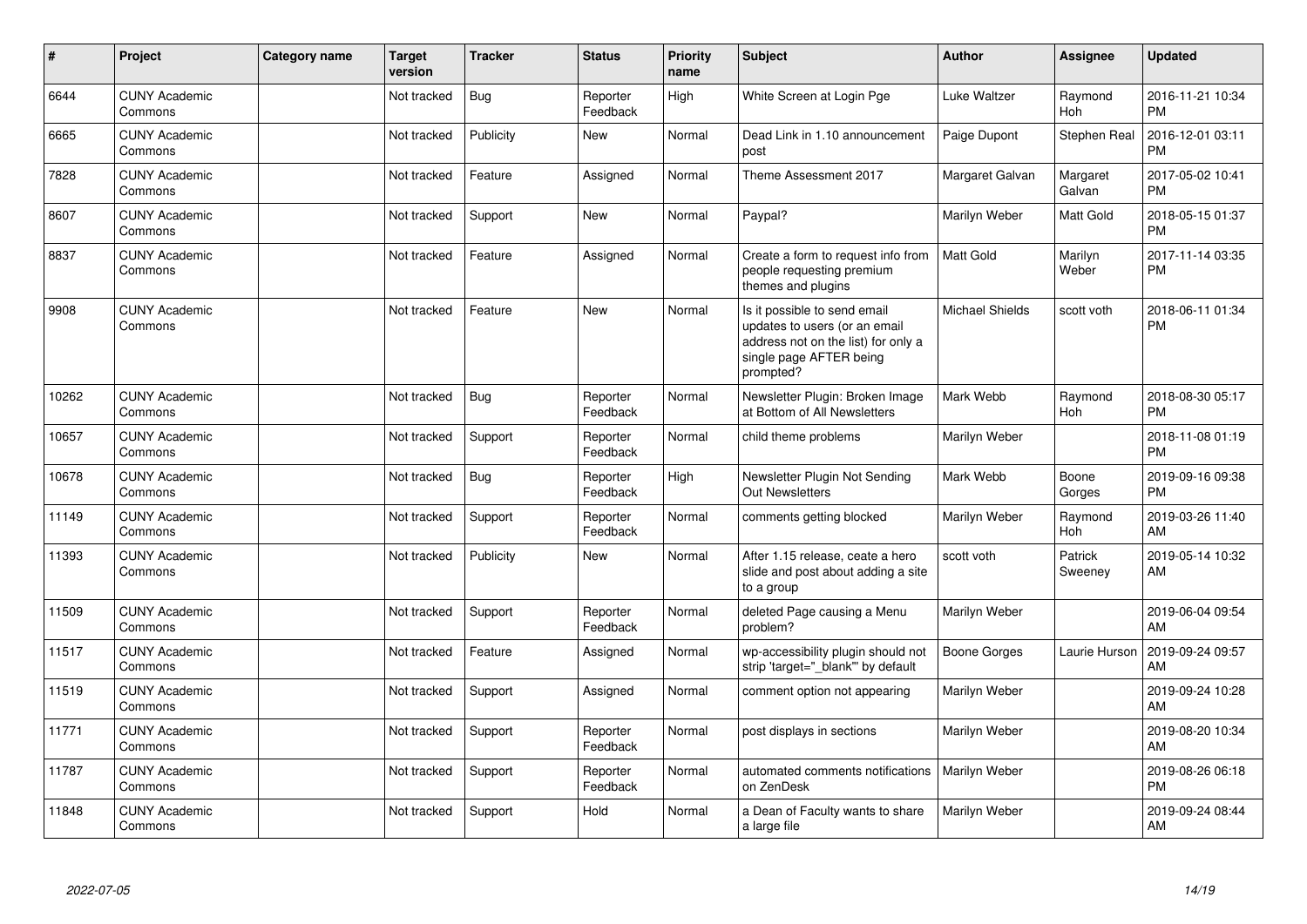| #     | Project                         | Category name | <b>Target</b><br>version | <b>Tracker</b> | <b>Status</b>        | <b>Priority</b><br>name | <b>Subject</b>                                                               | Author               | Assignee        | <b>Updated</b>                |
|-------|---------------------------------|---------------|--------------------------|----------------|----------------------|-------------------------|------------------------------------------------------------------------------|----------------------|-----------------|-------------------------------|
| 11879 | <b>CUNY Academic</b><br>Commons |               | Not tracked              | Bug            | <b>New</b>           | Normal                  | Hypothesis comments appearing<br>on multiple, different pdfs across<br>blogs | Laurie Hurson        | Laurie Hurson   | 2019-09-19 02:39<br><b>PM</b> |
| 12004 | <b>CUNY Academic</b><br>Commons |               | Not tracked              | Support        | Reporter<br>Feedback | Normal                  | Notifications for spam blog<br>comments                                      | Gina Cherry          | Raymond<br>Hoh  | 2019-11-01 12:05<br><b>PM</b> |
| 12198 | <b>CUNY Academic</b><br>Commons |               | Not tracked              | Bug            | Reporter<br>Feedback | Normal                  | Duplicate listing in My Sites                                                | Tom Harbison         |                 | 2019-12-09 05:50<br><b>PM</b> |
| 12328 | <b>CUNY Academic</b><br>Commons |               | Not tracked              | Support        | <b>New</b>           | Normal                  | Sign up Code for Non-CUNY<br>Faculty                                         | Laurie Hurson        |                 | 2020-01-28 10:25<br>AM        |
| 12352 | <b>CUNY Academic</b><br>Commons |               | Not tracked              | Support        | <b>New</b>           | Normal                  | "posts list" page builder block<br>option                                    | Marilyn Weber        |                 | 2020-02-03 01:29<br><b>PM</b> |
| 12436 | <b>CUNY Academic</b><br>Commons |               | Not tracked              | Bug            | Assigned             | Normal                  | Nightly system downtime                                                      | Boone Gorges         |                 | 2020-08-01 09:30<br>AM        |
| 12484 | <b>CUNY Academic</b><br>Commons |               | Not tracked              | Support        | Reporter<br>Feedback | Normal                  | Sign up Code for COIL Course<br>starting in March                            | Laurie Hurson        | Matt Gold       | 2020-03-02 02:26<br><b>PM</b> |
| 12911 | <b>CUNY Academic</b><br>Commons |               | Not tracked              | Feature        | <b>New</b>           | Normal                  | Block access to xmlrpc.php based<br>on User-Agent                            | Boone Gorges         | Boone<br>Gorges | 2020-06-09 05:12<br><b>PM</b> |
| 13034 | <b>CUNY Academic</b><br>Commons |               | Not tracked              | Support        | Reporter<br>Feedback | Normal                  | a site is asking people to join the<br>Commons to get a download             | Marilyn Weber        |                 | 2020-07-12 07:23<br>AM        |
| 13255 | <b>CUNY Academic</b><br>Commons |               | Not tracked              | Support        | Reporter<br>Feedback | Normal                  | Accessibility problems                                                       | Marilyn Weber        |                 | 2020-09-01 05:48<br><b>PM</b> |
| 13286 | <b>CUNY Academic</b><br>Commons |               | Not tracked              | Support        | <b>New</b>           | Normal                  | problem connecting with<br>WordPress app                                     | Marilyn Weber        | Raymond<br>Hoh  | 2020-09-08 11:16<br>AM        |
| 13912 | <b>CUNY Academic</b><br>Commons |               | Not tracked              | Feature        | Hold                 | Low                     | posting "missed schedule"                                                    | Marilyn Weber        |                 | 2021-02-23 10:46<br>AM        |
| 13949 | <b>CUNY Academic</b><br>Commons |               | Not tracked              | Bug            | <b>New</b>           | Normal                  | Continued debugging of runaway<br>MySQL connections                          | <b>Matt Gold</b>     | Boone<br>Gorges | 2021-09-14 10:42<br>AM        |
| 14394 | <b>CUNY Academic</b><br>Commons |               | Not tracked              | Feature        | <b>New</b>           | Normal                  | Commons News Site - redesign                                                 | scott voth           | scott voth      | 2021-09-14 10:46<br>AM        |
| 14398 | <b>CUNY Academic</b><br>Commons |               | Not tracked              | Support        | Reporter<br>Feedback | Normal                  | Events plug-in notification problem                                          | Marilyn Weber        |                 | 2021-05-11 11:21<br>AM        |
| 14475 | <b>CUNY Academic</b><br>Commons |               | Not tracked              | Publicity      | <b>New</b>           | Normal                  | <b>OER Showcase Page</b>                                                     | Laurie Hurson        | Laurie Hurson   | 2021-09-14 10:46<br>AM        |
| 14504 | <b>CUNY Academic</b><br>Commons |               | Not tracked              | Publicity      | Reporter<br>Feedback | Normal                  | Adding showcases to home page<br>menu                                        | Laurie Hurson        | Boone<br>Gorges | 2022-01-19 03:26<br><b>PM</b> |
| 14538 | <b>CUNY Academic</b><br>Commons |               | Not tracked              | Support        | Reporter<br>Feedback | Normal                  | <b>Weebly To Commons</b>                                                     | Laurie Hurson        |                 | 2021-09-14 10:47<br>AM        |
| 14629 | <b>CUNY Academic</b><br>Commons |               | Not tracked              | <b>Bug</b>     | Reporter<br>Feedback | Normal                  | Possible Post Order Bug?                                                     | <b>Syelle Graves</b> |                 | 2021-09-14 10:47<br>AM        |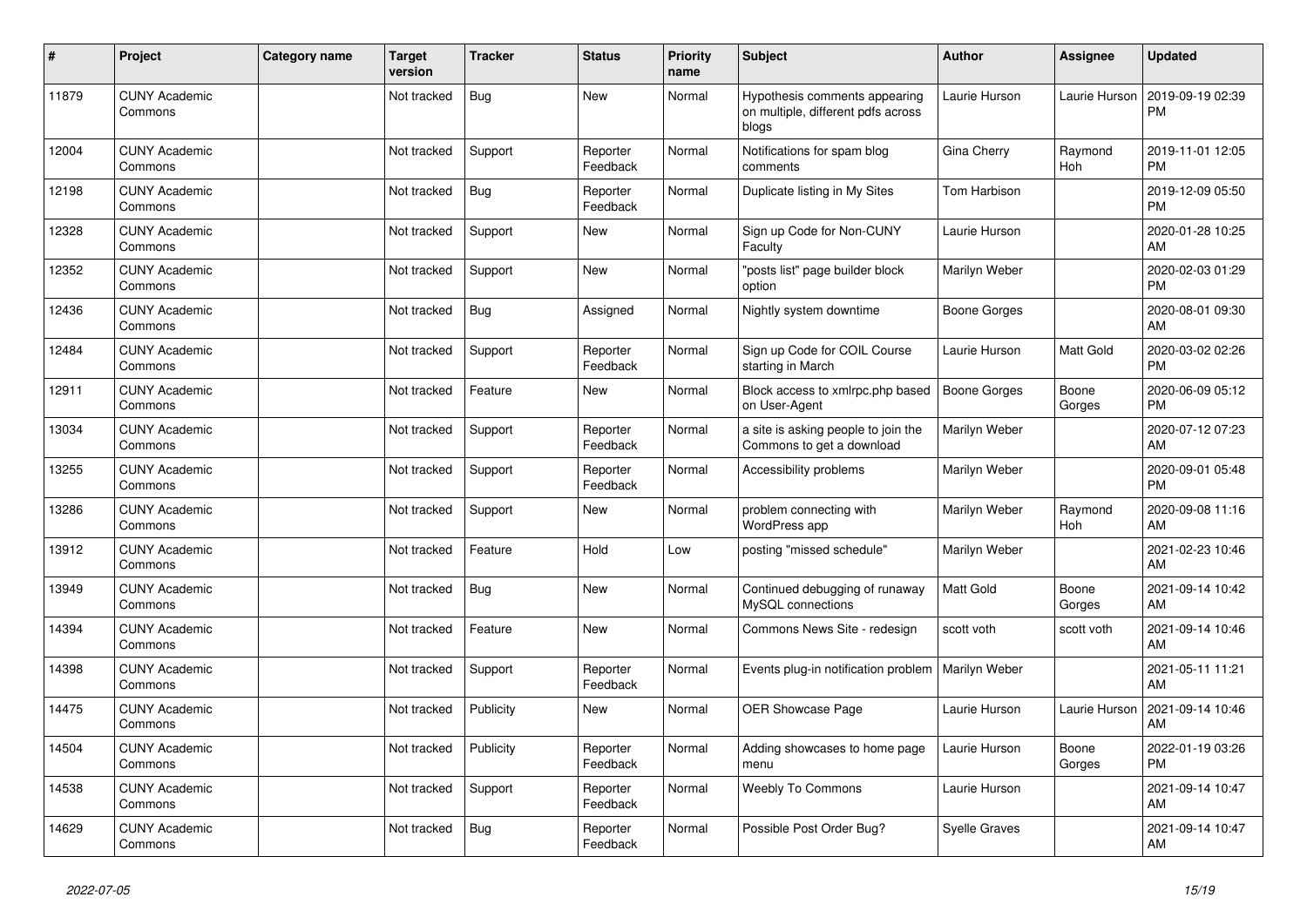| #     | Project                         | <b>Category name</b> | <b>Target</b><br>version | <b>Tracker</b> | <b>Status</b>        | <b>Priority</b><br>name | <b>Subject</b>                                              | <b>Author</b>           | <b>Assignee</b>     | <b>Updated</b>                |
|-------|---------------------------------|----------------------|--------------------------|----------------|----------------------|-------------------------|-------------------------------------------------------------|-------------------------|---------------------|-------------------------------|
| 14842 | <b>CUNY Academic</b><br>Commons |                      | Not tracked              | Support        | Reporter<br>Feedback | Normal                  | Question about widgets and block<br>editor                  | Gina Cherry             |                     | 2021-10-06 03:01<br><b>PM</b> |
| 14900 | <b>CUNY Academic</b><br>Commons |                      | Not tracked              | Support        | Reporter<br>Feedback | Normal                  | previous theme?                                             | Marilyn Weber           |                     | 2021-10-25 10:31<br>AM        |
| 15176 | <b>CUNY Academic</b><br>Commons |                      | Not tracked              | Support        | Reporter<br>Feedback | Normal                  | Archiving Q Writing & Old<br>Wordpress Sites on the Commons | Laurie Hurson           |                     | 2022-02-08 10:28<br>AM        |
| 15816 | <b>CUNY Academic</b><br>Commons |                      | Not tracked              | Support        | <b>New</b>           | Normal                  | slow loading at SPS                                         | Marilyn Weber           |                     | 2022-04-05 01:26<br><b>PM</b> |
| 15923 | <b>CUNY Academic</b><br>Commons |                      | Not tracked              | Feature        | Reporter<br>Feedback | Normal                  | <b>Bellows Plugin Adjustments</b>                           | Laurie Hurson           |                     | 2022-04-20 10:10<br>AM        |
| 2666  | <b>CUNY Academic</b><br>Commons | About page           | Not tracked              | Documentation  | Assigned             | Normal                  | <b>Update About Text</b>                                    | Chris Stein             | Luke Waltzer        | 2016-03-04 11:19<br>AM        |
| 10839 | <b>CUNY Academic</b><br>Commons | About page           | Not tracked              | Support        | <b>New</b>           | Normal                  | <b>Mission Statement Needs</b><br>Revision                  | scott voth              | Matt Gold           | 2018-12-26 10:58<br>AM        |
| 4070  | <b>CUNY Academic</b><br>Commons | Analytics            | Not tracked              | Support        | Assigned             | Normal                  | Request for JITP site analytics                             | <b>Matt Gold</b>        | Seth Persons        | 2016-02-23 03:09<br><b>PM</b> |
| 4972  | <b>CUNY Academic</b><br>Commons | Analytics            | Not tracked              | Bug            | New                  | Normal                  | <b>Newsletter Analytics</b>                                 | Stephen Real            | Matt Gold           | 2015-12-09 12:54<br><b>PM</b> |
| 5679  | <b>CUNY Academic</b><br>Commons | Analytics            | Not tracked              | Feature        | <b>New</b>           | Normal                  | Logged In Users for GA                                      | <b>Valerie Townsend</b> | Valerie<br>Townsend | 2016-06-11 09:49<br>AM        |
| 15210 | <b>CUNY Academic</b><br>Commons | Analytics            | Not tracked              | Design/UX      | New                  | Normal                  | Google Analytics improvements                               | Colin McDonald          | Boone<br>Gorges     | 2022-05-24 10:47<br>AM        |
| 12350 | <b>CUNY Academic</b><br>Commons | Blogs (BuddyPress)   | Not tracked              | Support        | Reporter<br>Feedback | Normal                  | URL creation problem                                        | Marilyn Weber           |                     | 2020-02-03 11:27<br>AM        |
| 14994 | <b>CUNY Academic</b><br>Commons | cdev.gc.cuny.edu     | Not tracked              | Support        | In Progress          | Normal                  | Clear Cache on CDEV                                         | scott voth              | Raymond<br>Hoh      | 2021-12-07 03:51<br><b>PM</b> |
| 4027  | <b>CUNY Academic</b><br>Commons | Commons In A Box     | Not tracked              | Design/UX      | Assigned             | Normal                  | Usability review of CBOX update<br>procedures               | <b>Matt Gold</b>        | Samantha<br>Raddatz | 2015-05-11 06:36<br><b>PM</b> |
| 9060  | <b>CUNY Academic</b><br>Commons | Commons In A Box     | Not tracked              | Bug            | Hold                 | Normal                  | Problems with CBox image library<br>upload                  | Lisa Rhody              | Raymond<br>Hoh      | 2018-01-10 03:26<br><b>PM</b> |
| 11556 | <b>CUNY Academic</b><br>Commons | Courses              | Not tracked              | Bug            | Reporter<br>Feedback | Normal                  | Instructor name given in course<br>listing                  | Tom Harbison            |                     | 2019-06-25 04:12<br><b>PM</b> |
| 12438 | <b>CUNY Academic</b><br>Commons | Courses              | Not tracked              | Bug            | New                  | Normal                  | Site appearing twice                                        | Laurie Hurson           | Boone<br>Gorges     | 2020-02-18 01:34<br><b>PM</b> |
| 9420  | <b>CUNY Academic</b><br>Commons | cuny.is              | Not tracked              | Feature        | <b>New</b>           | Normal                  | Request for http://cuny.is/streams                          | Raffi<br>Khatchadourian | Marilyn<br>Weber    | 2018-04-02 10:08<br>AM        |
| 8902  | <b>CUNY Academic</b><br>Commons | Design               | Not tracked              | Feature        | Assigned             | Normal                  | Report back on research on<br><b>BuddyPress themes</b>      | Matt Gold               | Michael Smith       | 2017-11-10 12:31<br><b>PM</b> |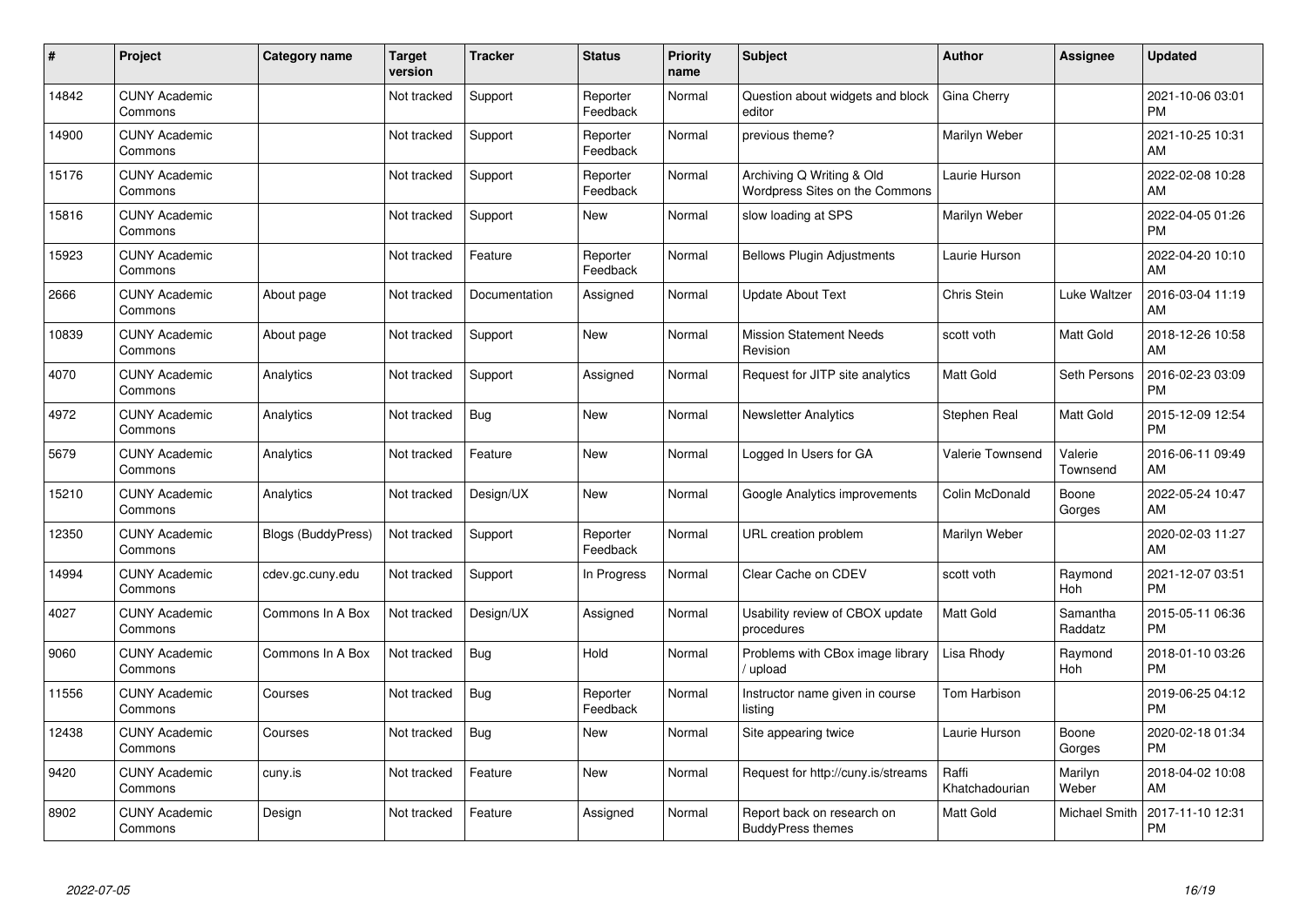| #     | Project                         | <b>Category name</b>                  | <b>Target</b><br>version | <b>Tracker</b> | <b>Status</b>        | <b>Priority</b><br>name | <b>Subject</b>                                                              | <b>Author</b>           | Assignee            | <b>Updated</b>                |
|-------|---------------------------------|---------------------------------------|--------------------------|----------------|----------------------|-------------------------|-----------------------------------------------------------------------------|-------------------------|---------------------|-------------------------------|
| 3524  | <b>CUNY Academic</b><br>Commons | Documentation                         | Not tracked              | Documentation  | Assigned             | Normal                  | Post describing all you can do<br>when starting up a new blog/group         | <b>Matt Gold</b>        | scott voth          | 2014-10-04 12:56<br><b>PM</b> |
| 10982 | <b>CUNY Academic</b><br>Commons | Domain Mapping                        | Not tracked              | Support        | Reporter<br>Feedback | Normal                  | <b>CNAME</b> question                                                       | scott voth              |                     | 2019-01-22 04:29<br><b>PM</b> |
| 11493 | <b>CUNY Academic</b><br>Commons | Domain Mapping                        | Not tracked              | Support        | Reporter<br>Feedback | Normal                  | Domain Mapping Request - Talia<br>Schaffer                                  | scott voth              | Matt Gold           | 2019-08-06 08:39<br>AM        |
| 9979  | <b>CUNY Academic</b><br>Commons | <b>Email Notifications</b>            | Not tracked              | Bug            | Reporter<br>Feedback | Normal                  | Reports of slow email activation<br>emails                                  | <b>Matt Gold</b>        | Boone<br>Gorges     | 2018-08-29 09:40<br><b>PM</b> |
| 11077 | <b>CUNY Academic</b><br>Commons | Events                                | Not tracked              | Feature        | Reporter<br>Feedback | Normal                  | Show event category description<br>in event list view                       | Raffi<br>Khatchadourian |                     | 2019-02-12 10:38<br><b>PM</b> |
| 5317  | <b>CUNY Academic</b><br>Commons | Group Blogs                           | Not tracked              | Bug            | Reporter<br>Feedback | Normal                  | Notifications of New Post Didn't<br>Come                                    | Luke Waltzer            | Samantha<br>Raddatz | 2016-03-21 10:41<br><b>PM</b> |
| 7928  | <b>CUNY Academic</b><br>Commons | Group Forums                          | Not tracked              | <b>Bug</b>     | <b>New</b>           | Normal                  | Duplicate Forum post                                                        | Luke Waltzer            | Raymond<br>Hoh      | 2017-04-11 09:27<br><b>PM</b> |
| 13328 | <b>CUNY Academic</b><br>Commons | Group Forums                          | Not tracked              | <b>Bug</b>     | Reporter<br>Feedback | Normal                  | cross-posting in two related<br>groups                                      | Marilyn Weber           | Raymond<br>Hoh      | 2020-09-15 10:39<br><b>PM</b> |
| 9015  | <b>CUNY Academic</b><br>Commons | Groups (misc)                         | Not tracked              | Outreach       | Assigned             | Normal                  | Email group admins the email<br>addresses of their groups                   | Matt Gold               | Matt Gold           | 2018-01-02 09:54<br>AM        |
| 11883 | <b>CUNY Academic</b><br>Commons | Help/Codex                            | Not tracked              | Support        | New                  | Normal                  | Need Embedding Help Page<br>Update (Tableau)                                | Anthony Wheeler         | scott voth          | 2019-09-24 08:49<br>AM        |
| 12392 | <b>CUNY Academic</b><br>Commons | Help/Codex                            | Not tracked              | Documentation  | <b>New</b>           | Normal                  | <b>Updates to Common Commons</b><br>Questions on Help Page                  | scott voth              | Margaret<br>Galvan  | 2020-02-11 10:53<br>AM        |
| 6995  | <b>CUNY Academic</b><br>Commons | Home Page                             | Not tracked              | Bug            | Assigned             | Normal                  | member filter on homepage not<br>working                                    | <b>Matt Gold</b>        | Raymond<br>Hoh      | 2016-12-11 09:46<br><b>PM</b> |
| 3230  | <b>CUNY Academic</b><br>Commons | <b>Internal Tools and</b><br>Workflow | Not tracked              | Feature        | Assigned             | High                    | Scripts for quicker<br>provisioning/updating of<br>development environments | <b>Boone Gorges</b>     | Boone<br>Gorges     | 2016-01-26 04:54<br><b>PM</b> |
| 12382 | <b>CUNY Academic</b><br>Commons | Membership                            | Not tracked              | Support        | New                  | Normal                  | Email request change                                                        | Marilyn Weber           | Marilyn<br>Weber    | 2020-02-06 12:56<br><b>PM</b> |
| 3565  | <b>CUNY Academic</b><br>Commons | My Commons                            | Not tracked              | Documentation  | New                  | Normal                  | Load Newest inconsistencies                                                 | Chris Stein             | scott voth          | 2015-11-09 01:16<br><b>PM</b> |
| 8440  | <b>CUNY Academic</b><br>Commons | Onboarding                            | Not tracked              | Bug            | <b>New</b>           | Normal                  | Create Test Email Accounts for<br><b>Onboarding Project</b>                 | Stephen Real            | Stephen Real        | 2017-08-01 09:49<br><b>PM</b> |
| 10794 | <b>CUNY Academic</b><br>Commons | Performance                           | Not tracked              | <b>Bug</b>     | <b>New</b>           | Normal                  | Memcached connection<br>occasionally breaks                                 | Boone Gorges            | Boone<br>Gorges     | 2018-12-06 03:30<br><b>PM</b> |
| 15242 | <b>CUNY Academic</b><br>Commons | Performance                           | Not tracked              | <b>Bug</b>     | Reporter<br>Feedback | Normal                  | Slugist site                                                                | Raffi<br>Khatchadourian | Boone<br>Gorges     | 2022-02-07 11:14<br>AM        |
| 6115  | <b>CUNY Academic</b><br>Commons | Publicity                             | Not tracked              | Feature        | Assigned             | Normal                  | create digital signage for GC                                               | <b>Matt Gold</b>        | scott voth          | 2016-10-11 10:09<br><b>PM</b> |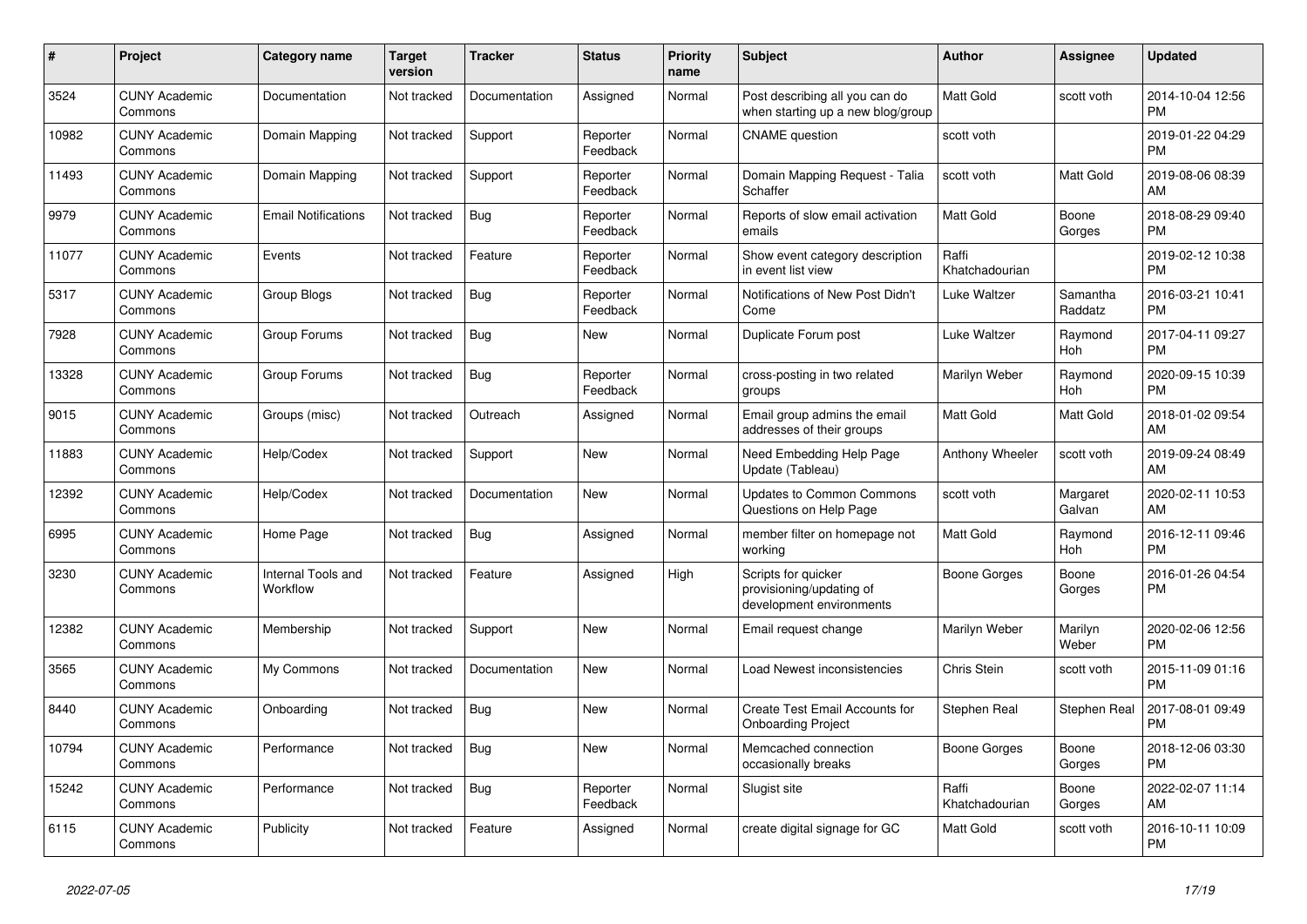| #     | Project                         | Category name          | <b>Target</b><br>version | <b>Tracker</b> | <b>Status</b>        | <b>Priority</b><br>name | <b>Subject</b>                                                                            | <b>Author</b>    | Assignee           | <b>Updated</b>                |
|-------|---------------------------------|------------------------|--------------------------|----------------|----------------------|-------------------------|-------------------------------------------------------------------------------------------|------------------|--------------------|-------------------------------|
| 9643  | <b>CUNY Academic</b><br>Commons | Publicity              | Not tracked              | Feature        | New                  | Normal                  | Create a page on the Commons<br>for logos etc.                                            | Stephen Real     | Stephen Real       | 2018-04-24 10:53<br>AM        |
| 12247 | <b>CUNY Academic</b><br>Commons | Publicity              | Not tracked              | Support        | New                  | Normal                  | <b>Screenshot of First Commons</b><br>Homepage                                            | scott voth       | scott voth         | 2020-01-14 12:08<br><b>PM</b> |
| 3615  | <b>CUNY Academic</b><br>Commons | Redmine                | Not tracked              | Feature        | <b>New</b>           | Low                     | Create Redmine issues via email                                                           | Dominic Giglio   | Boone<br>Gorges    | 2017-11-16 11:36<br>AM        |
| 10273 | <b>CUNY Academic</b><br>Commons | Registration           | Not tracked              | Support        | Reporter<br>Feedback | Normal                  | users combining CF and campus<br>address                                                  | Marilyn Weber    |                    | 2019-09-18 10:58<br>AM        |
| 3369  | <b>CUNY Academic</b><br>Commons | Reply By Email         | Not tracked              | Outreach       | Hold                 | Normal                  | Release reply by email to WP<br>plugin directory                                          | Matt Gold        | Raymond<br>Hoh     | 2016-03-01 12:46<br><b>PM</b> |
| 6671  | <b>CUNY Academic</b><br>Commons | Reply By Email         | Not tracked              | Bug            | Assigned             | Normal                  | "Post too often" RBE error<br>message                                                     | Matt Gold        | Raymond<br>Hoh     | 2016-11-11 09:55<br>AM        |
| 8976  | <b>CUNY Academic</b><br>Commons | Reply By Email         | Not tracked              | Feature        | Assigned             | Normal                  | Package RBE new topics posting?                                                           | <b>Matt Gold</b> | Raymond<br>Hoh     | 2017-12-04 02:34<br><b>PM</b> |
| 8991  | <b>CUNY Academic</b><br>Commons | Reply By Email         | Not tracked              | Bug            | Hold                 | Normal                  | RBE duplicate email message<br>issue                                                      | <b>Matt Gold</b> | Raymond<br>Hoh     | 2018-02-18 08:53<br><b>PM</b> |
| 13430 | <b>CUNY Academic</b><br>Commons | Reply By Email         | Not tracked              | Bug            | <b>New</b>           | Normal                  | Delay in RBE                                                                              | Luke Waltzer     | Raymond<br>Hoh     | 2020-10-13 11:16<br>AM        |
| 9729  | <b>CUNY Academic</b><br>Commons | <b>SEO</b>             | Not tracked              | Support        | New                  | Normal                  | 503 Errors showing on<br>newlaborforum.cuny.edu                                           | Diane Krauthamer | Raymond<br>Hoh     | 2018-05-22 04:48<br><b>PM</b> |
| 8898  | <b>CUNY Academic</b><br>Commons | Social Paper           | Not tracked              | Feature        | Assigned             | Normal                  | Usage data on docs and social<br>paper                                                    | <b>Matt Gold</b> | Matt Gold          | 2017-11-16 11:32<br>AM        |
| 13975 | <b>CUNY Academic</b><br>Commons | Social Paper           | Not tracked              | Support        | Reporter<br>Feedback | Normal                  | can't approve comments on Social<br>Paper paper                                           | Marilyn Weber    |                    | 2021-02-12 09:33<br>AM        |
| 8666  | <b>CUNY Academic</b><br>Commons | Teaching               | Not tracked              | Documentation  | Assigned             | Normal                  | Create Teaching on the Commons<br>Resource Page                                           | Matt Gold        | Laurie Hurson      | 2019-09-23 03:16<br><b>PM</b> |
| 6298  | <b>CUNY Academic</b><br>Commons | <b>User Experience</b> | Not tracked              | Design/UX      | Assigned             | Normal                  | Examine data from survey                                                                  | <b>Matt Gold</b> | Margaret<br>Galvan | 2016-10-14 12:16<br><b>PM</b> |
| 9941  | <b>CUNY Academic</b><br>Commons | Wiki                   | Not tracked              | Support        | Assigned             | Normal                  | Wiki functionality                                                                        | Matt Gold        | Boone<br>Gorges    | 2018-06-26 10:57<br>AM        |
| 11386 | <b>CUNY Academic</b><br>Commons | WordPress - Media      | Not tracked              | Support        | Reporter<br>Feedback | Normal                  | disappearing images                                                                       | scott voth       | Boone<br>Gorges    | 2019-05-14 10:32<br>AM        |
| 11449 | <b>CUNY Academic</b><br>Commons | WordPress - Media      | Not tracked              | Support        | Reporter<br>Feedback | Normal                  | Cloning Media Library for JITP<br>from Staging to Production Site                         | Patrick DeDauw   | Boone<br>Gorges    | 2019-05-13 12:00<br><b>PM</b> |
| 14483 | <b>CUNY Academic</b><br>Commons | WordPress - Media      | Not tracked              | Bug            | Reporter<br>Feedback | Normal                  | <b>Wordpress PDF Embed Stopped</b><br>Working after JITP Media Clone                      | Patrick DeDauw   | Boone<br>Gorges    | 2021-05-20 01:51<br><b>PM</b> |
| 636   | <b>CUNY Academic</b><br>Commons | WordPress (misc)       | Not tracked              | Support        | Assigned             | Normal                  | Create Lynda.com-like Table of<br><b>Contents for Prospective Tutorial</b><br>Screencasts | Matt Gold        | scott voth         | 2016-02-23 03:12<br><b>PM</b> |